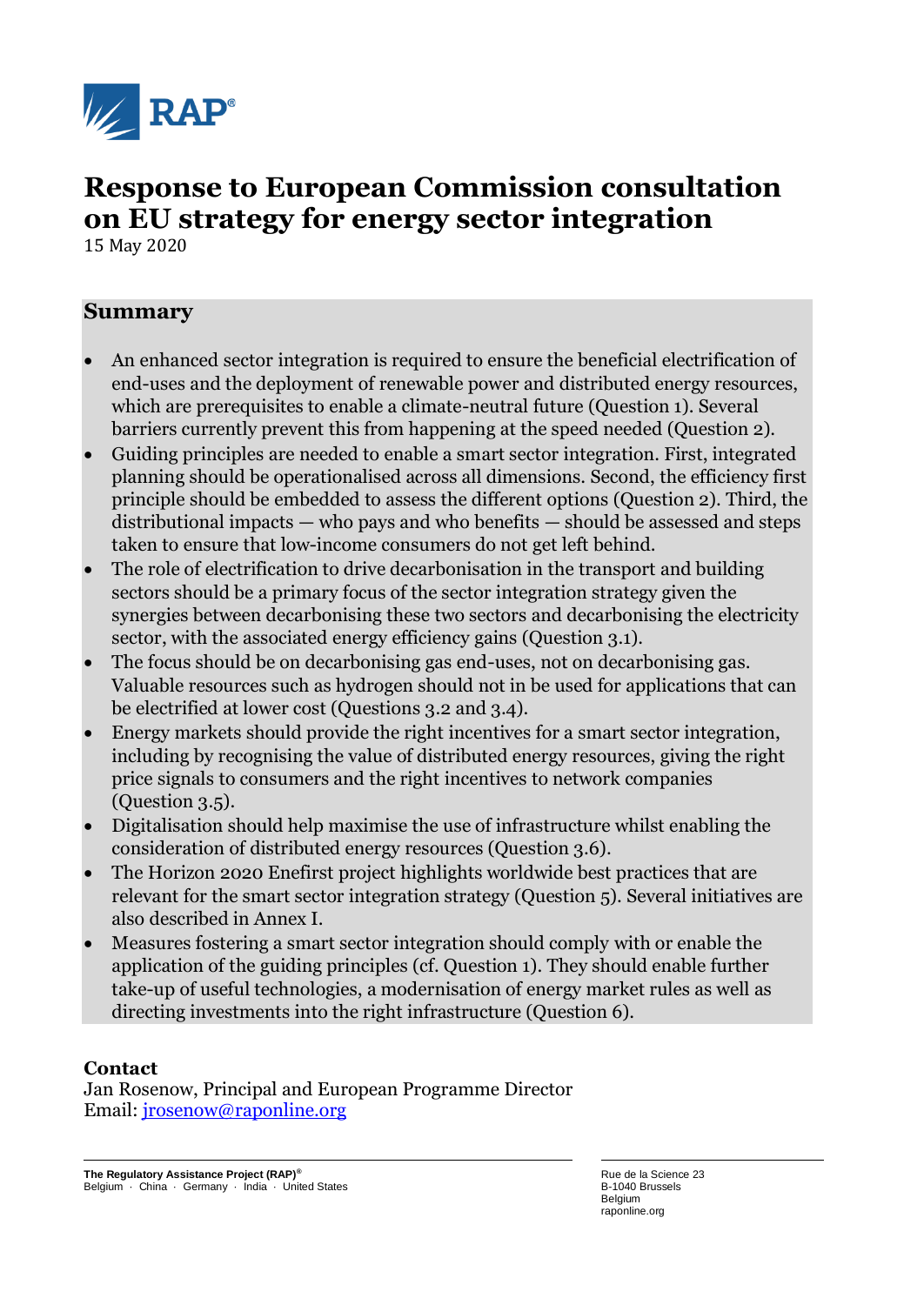RAP welcomes the opportunity to provide input to the upcoming EU strategy on energy sector integration.

#### **Question 1. What would be the main features of a truly integrated energy system to enable a climate neutral future? Where do you see benefits or synergies? Where do you see the biggest energy efficiency and costefficiency potential through system integration?**

An increasingly integrated energy system is required to enable a climate-future. The following principles should be applied to maximise environmental, social and economic benefits and enable a smart sector integration:

• Integrated planning across all dimensions.

Sector integration is the optimisation of the energy system across various dimensions: 1. Carriers and related infrastructures.

- 2. Supply, demand and storage.
- 3. Centralisation levels/scales.

Reaching carbon neutrality will require fundamental changes in our energy system, starting with the need to tap all the cost-effective energy savings potential to keep the costs of the energy transition down. As an increasing amount of electricity will be generated from variable and decentralised renewable sources, demand or customer-side resources will also need to contribute to a stable electric grid by providing flexibility. Increased resource flexibility is essential to maintain reliable electric service and to minimise the need for redundant, costly generation assets.

Building synergies among renewable energy, demand response and energy efficiency across all of the dimensions described above requires integrated planning.

• Assessment of options using the efficiency first principle.

Sector integration should aim to achieve decarbonisation at least cost from a societal point of view. This means that the environmental, social and economic aspects need to be considered. Furthermore, a long-term planning horizon must be defined to assess the different options and avoid lock-in into certain technologies or pathways. The energy efficiency first principle needs to be reiterated and further operationalised to serve this purpose.<sup>1</sup>

The sector integration strategy would be an appropriate place for the Commission to highlight these two guiding principles and engage in a dialogue with the Parliament, Member States and stakeholders on how these principles shall be further enshrined and operationalized in the EU acquis.

<sup>1</sup> Research by the ENEFIRST H2020 project provides detailed thinking of how this can be achieved [\(https://enefirst.eu/\)](https://enefirst.eu/).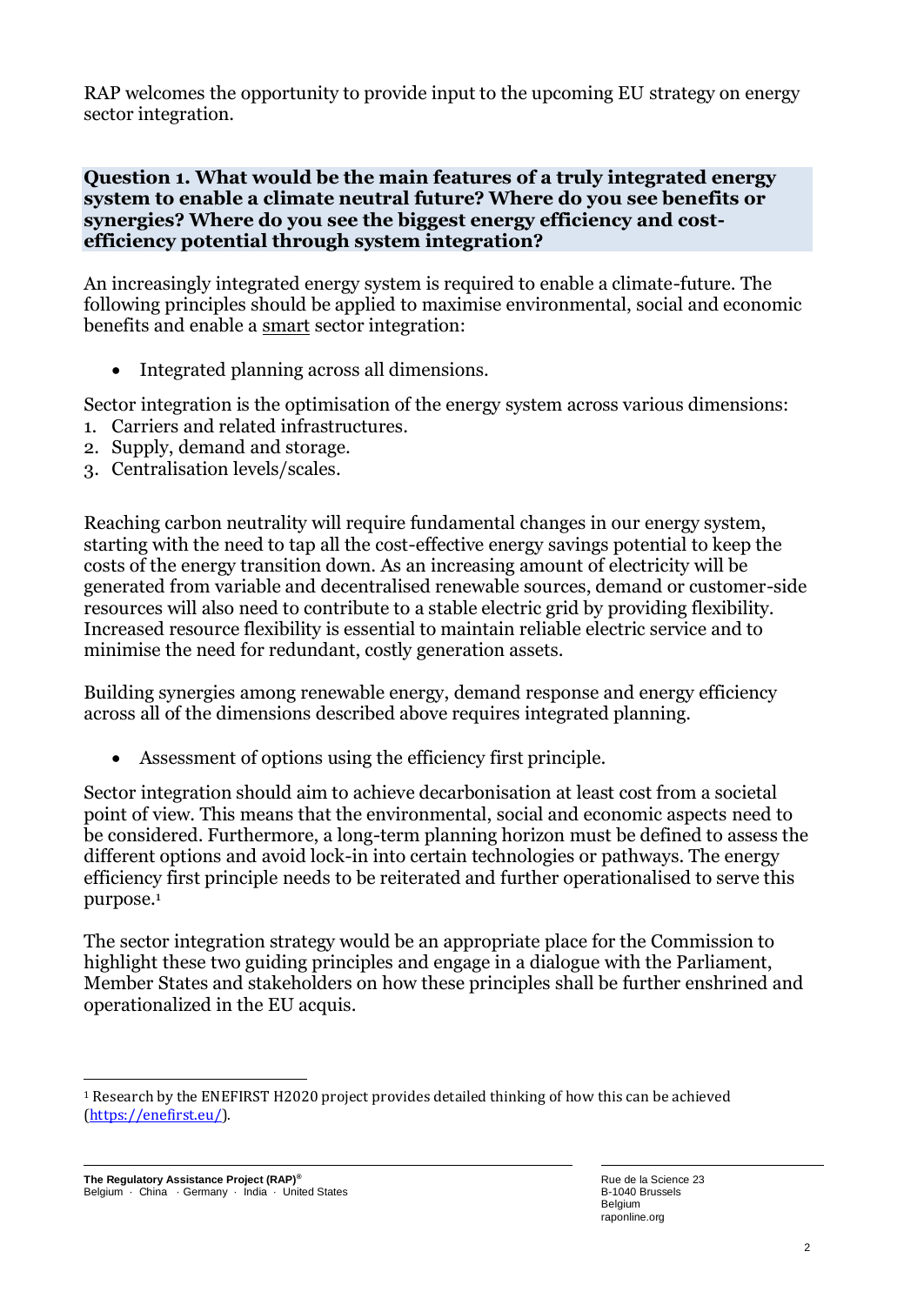• Ensuring the poorest can benefit

Sector integration should pursue outcomes, particularly in buildings and transport sectors, that improve the situations of low-income communities and households and alleviate energy poverty. Significant barriers prevent low-income households from participating in mainstream energy efficiency, renewable energy and fuel-switching initiatives. Their participation therefore needs to be specifically targeted and enabled through policies focussed on specific consumers and communities (e.g., rural communities). The benefits of decarbonisation should be brought forward for these groups to balance rising costs and ensure that low-income groups are not left reliant on incumbent infrastructure and high-carbon fuels that will rise in cost as other consumer groups move to decarbonised sources.<sup>2</sup>

#### **Question 2. What are the main barriers to energy system integration that would require to be addressed in your view?**

Smart energy system integration requires electrification of end-uses and further deployment of distributed energy resources. The main barriers to these developments are largely regulatory and institutional — not technological. They could be described in the sector integration strategy, together with potential solutions on how to overcome them. They include, among others:

• Lack of level-playing field between energy carriers.

Achieving our EU 2030 targets and climate neutrality by 2050 will require significant electrification of energy uses. In many countries, it is, however, much more expensive to use electricity compared to oil and gas. In Europe, most electricity generation is covered by the EU Emissions Trading System (ETS), whereas other heating fuels are not. Also, Member States attribute the majority of levy-funded climate policy costs to electricity, an approach that does not allocate costs fairly.<sup>3</sup> For example, recent analysis in the UK has highlighted that current policy structures may exacerbate the cost differential between electricity and gas, and this can be a barrier to heat decarbonisation. Specifically, electricity in the UK is subject to a carbon tax and levies whilst gas is not.<sup>4</sup>

This is no longer justified, as in many EU Member States carbon emissions from electricity are now lower than oil and gas. If unaddressed, the uneven sharing of the costs of the clean energy transition between different fuels will result in disincentives for accelerated electrification.

Potential solution: The sector integration strategy should review the current imbalances between the different fuels regarding levies and taxes and propose a way forward,

<sup>2</sup> Sunderland, L., Jahn. A., Hogan, M., Rosenow, J., & Cowart, R. (2020). *Equity in the energy transition*. Forthcoming o[n www.raponline.org](http://www.raponline.org/)

<sup>3</sup> Grave, K., Breitschopf, B., Ordonez, J., Wachsmuth, J., Boeve, S., Smith, M., … Schleich, J. (2016). *Prices and costs of EU energy.* Retrieved from

[https://ec.europa.eu/energy/sites/ener/files/documents/report\\_ecofys2016.pdf](https://ec.europa.eu/energy/sites/ener/files/documents/report_ecofys2016.pdf) 

<sup>4</sup> Barnes, J., & Mothilal, S. (2019, January). The economics of heat pumps and the (un)intended consequences of government policy*. Energy Policy,* 111198. Retrieved from<https://doi.org/10.1016/j.enpol.2019.111198>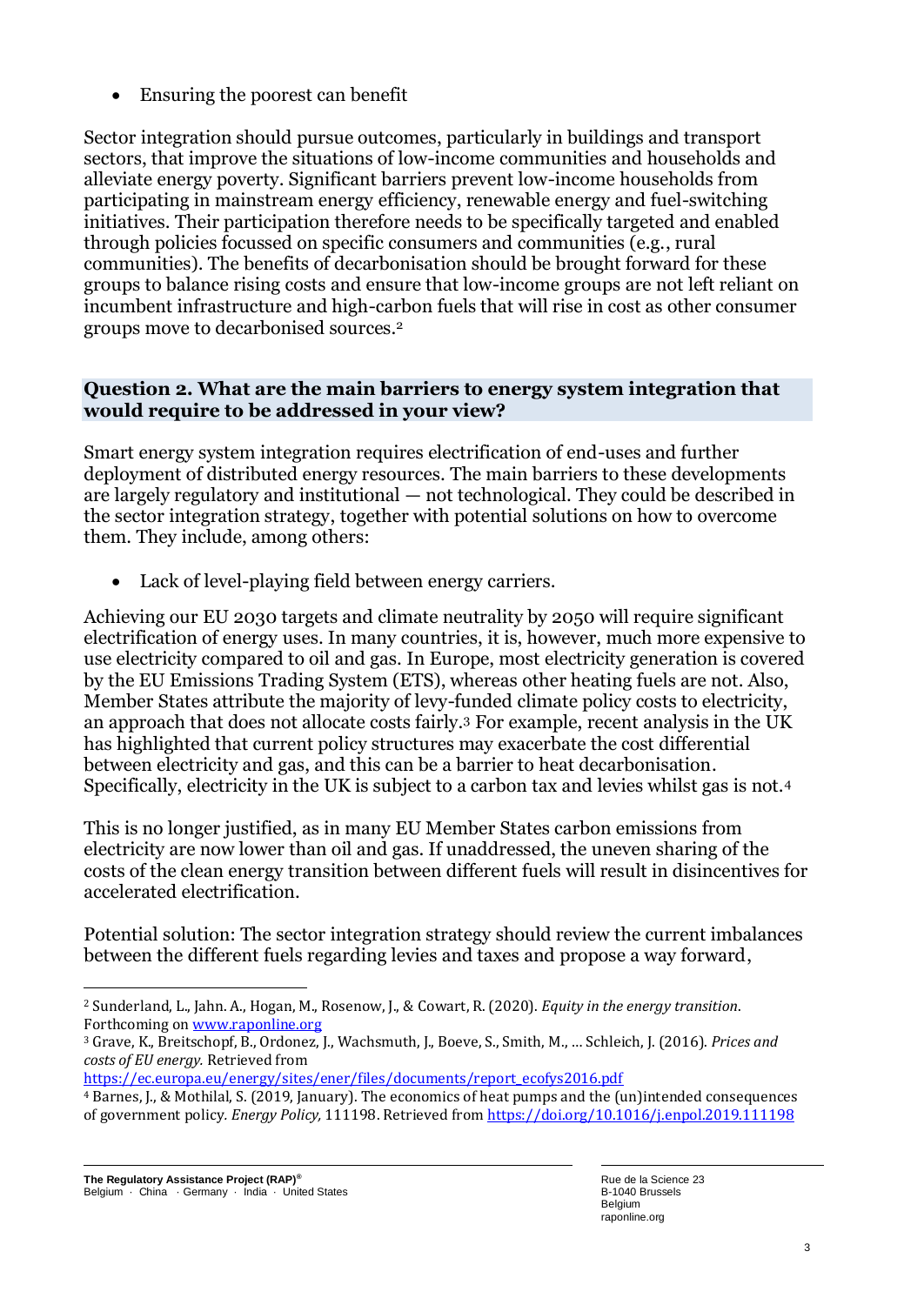including a direction of travel for the review of the ETS and the Energy Taxation Directive.

Lack of appropriate incentives for network operators.

The need to accommodate increasing amounts of variable renewable energy resources is posing challenges to grid operation and development that will only intensify in the years ahead. In most Member States, power sector regulation does not incentivise network operators enough to play a pivotal role in exploiting these opportunities and facilitating a cost-effective clean energy transition.

• Lack of access to energy markets by renewable energy and aggregators.

Energy markets are typically designed for centralised, dispatchable fossil fuel plants. Too often, market rules limit the development of distributed energy resources, including demand-side response, and integration of variable renewable energy resources, which may require aggregation to participate in markets and an adjusted product design.

Too often, market access is hampered by specific market rules making it difficult for aggregators to participate. Distributed energy resources tend to be too small to participate directly in the organised wholesale electric markets on a stand-alone basis. First, they often do not meet the minimum size requirements to participate in these markets under existing participation modes. Second, they may have difficulty satisfying all of the operational performance requirements of the various participation models due to their small size. Third, the product standards are designed for dispatchable resources and need to be adjusted to fluctuating generation, by time frame of commitment and tenders before the delivery period.

• Lack of smart readiness of technologies deployed.

## In the transport sector:

The lack of smart technology roll-out can prevent smart charging and cost-efficient grid integration of electric vehicles (EVs). Two examples:

- 1. Charging infrastructure is not always equipped with sufficiently 'intelligent' technology that enables users to subscribe to dynamic tariffs and increase synergies between the electricity and transport sectors. This means that EVs are connected to chargers that do not have any measurement or communication capabilities. This also slows down the deployment of automation technology to support smart charging and to help consumers achieve savings.
- 2. The rollout of smart meters is still far behind in many EU Member States. Smart meters in households would also enable electricity users to subscribe to more dynamic tariffs and charge EVs grid-optimally and integrate them on a single-household meter. Through regulation, EV chargers can be required to have smart functionality. This is already the case in some EU Member States.<sup>5</sup>

<sup>5</sup> Hildermeier, J., Kolokathis, C., Rosenow, J., Hogan, M., Wiese C., & Jahn, A. (2019). *Start with smart: Promising practices for integrating electric vehicles into the grid.* Retrieved fro[m https://www.raponline.org/knowledge](https://www.raponline.org/knowledge-center/start-with-smart-promising-practices-integrating-electric-vehicles-grid/)[center/start-with-smart-promising-practices-integrating-electric-vehicles-grid/](https://www.raponline.org/knowledge-center/start-with-smart-promising-practices-integrating-electric-vehicles-grid/)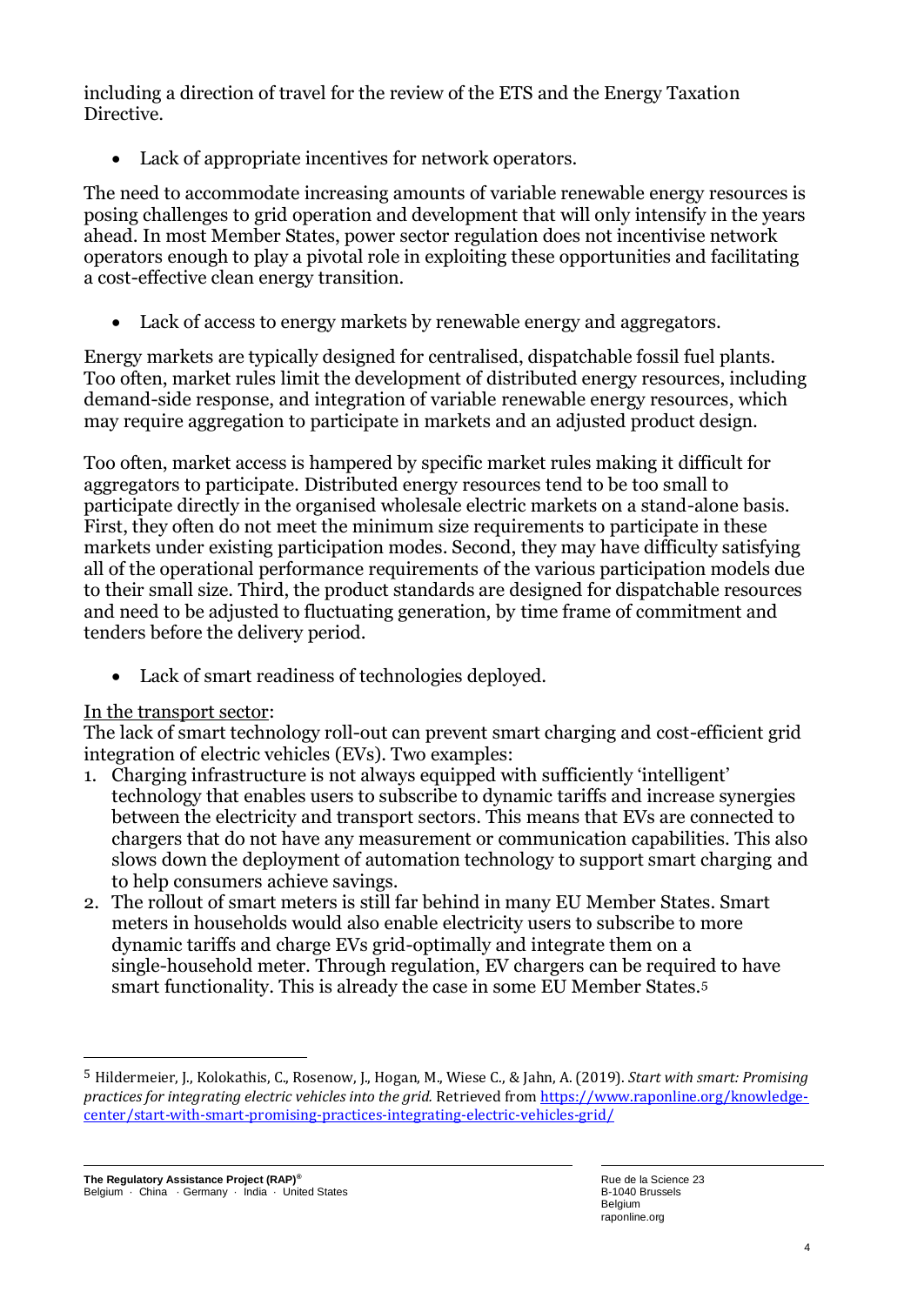In the building sector:

In the past, most attention has been paid to flexibility in power systems, with limited attention given to heat demand. With increasing integration of the power and heat sectors, heat flexibility becomes highly relevant. Equipment is, however, often installed without paying attention to this new opportunity to provide flexibility services. A key technology for decarbonisation of buildings will be heat pumps. Already today, heat pumps possess the ability to be controlled and to follow wholesale market energy prices, time-of-use tariffs, carbon emission intensities, the prevalence of renewables or a combination of these factors. However, this 'smartness' is not standardised across Europe and it is currently down to the manufacturers of heat pumps to decide whether or not to build in smart controls.<sup>6</sup>

• Network tariffs providing wrong price signal to consumers.

In Europe, most consumers are paying increasingly rising fixed charges as well as flat electricity tariffs.<sup>7</sup> Both promote consumption at times of stress on the system and overconsumption generally, resulting in increased costs for all by driving excessive investment in underutilised grid infrastructure and supply resources.<sup>8</sup> Given the need to decarbonise the transport and heat sectors in large part through electrification, fixed charges will exacerbate the problem of underutilised infrastructures and higher costs for the energy transition. Dynamic pricing for residential customers based on wholesale market prices has been addressed by the Clean Energy Package, but further shifts of network costs to fixed charges will lead to overbuilding distribution infrastructure and, in doing so, will create a significant hurdle for the beneficial electrification of the heat and transport sectors.

#### **Question 3.1. More specifically, how could electricity drive increased decarbonisation in other sectors? In which other sectors do you see a key role for electricity use? What role should electrification play in the integrated energy system?**

The role of electrification to drive decarbonisation in the transport and the building sectors should be the primary focus of the sector integration strategy, given the

<sup>6</sup> Delta Energy & Environment. (2014). *IEA HPP Annex 42: Heat Pumps in smart grids; Review of smart ready products, United Kingdom*. Retrieved from

[https://assets.publishing.service.gov.uk/government/uploads/system/uploads/attachment\\_data/file/34174](https://assets.publishing.service.gov.uk/government/uploads/system/uploads/attachment_data/file/341743/Delta-ee_Smart_Ready_Heat_Pumps_in_UK_22_Jan_14_FINAL.pdf) 3/Delta-ee Smart Ready Heat Pumps in UK 22 Jan 14 FINAL.pdf

<sup>7</sup> Network charges are fees paid by consumers to cover the costs for power lines and other network assets and services. They form a significant part of consumers' bills. These costs have been increasing and are expected to continue increasing, especially at the distribution network level, as they are expanded to accommodate new distributed activities, such as electric vehicle charging and distributed generation, and are modernised to make them smarter. Network charges are commonly split into fixed (standby, demand or capacity fees) and volumetric (or variable) components.

<sup>8</sup> Fixed charges take the power of choice out of consumers' hands and are contrary to the EU vision of broad deployment of energy efficiency, demand response and distributed generation. They shift costs from high-use to low-use consumers. Flat volumetric tariffs incentivise energy efficiency but fall short on the required flexibility.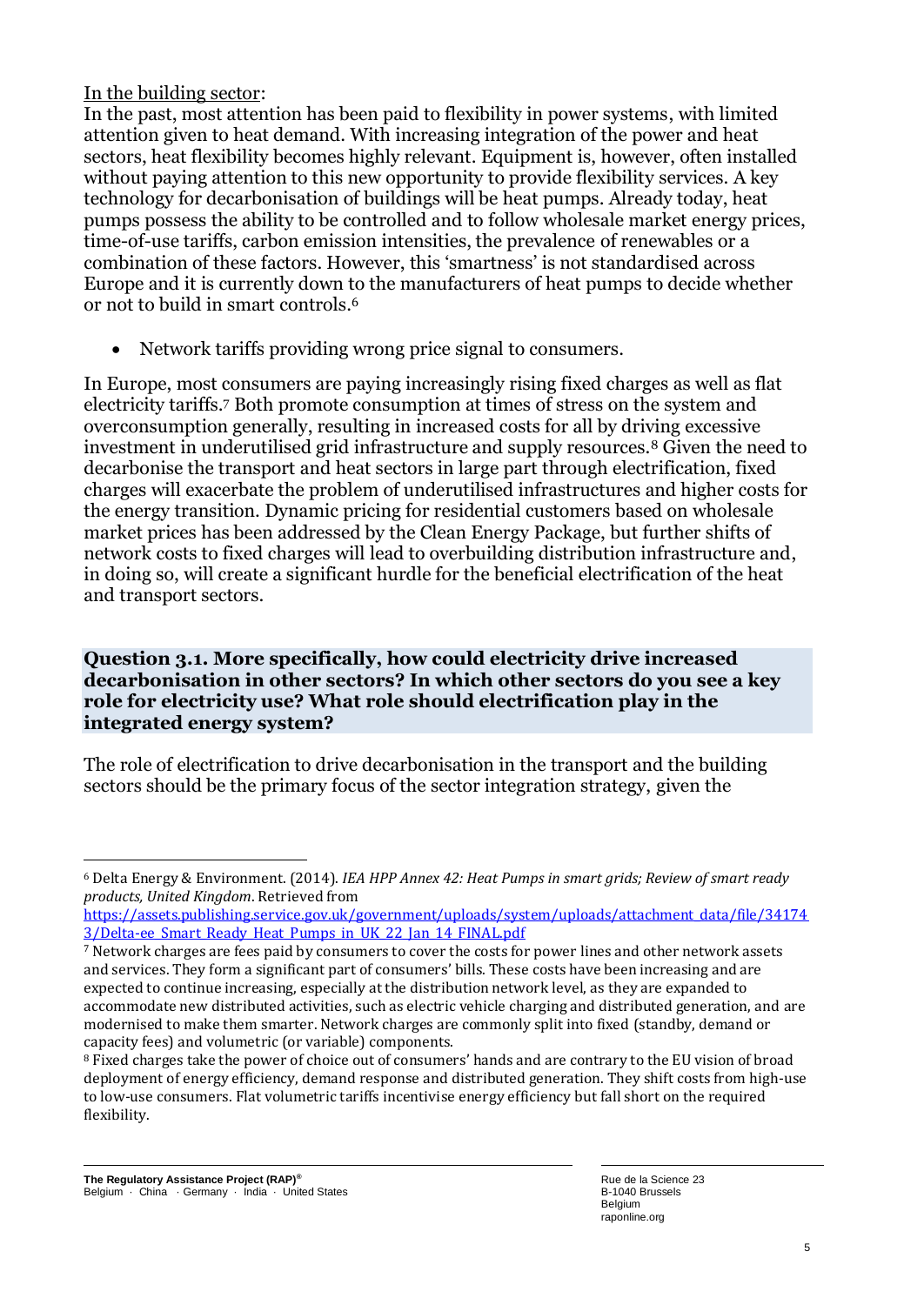synergies between decarbonising these two sectors and decarbonising the electricity sector with the associated efficiency gains**.** More specifically:

• In the transport sector.

Electrification of transport can leverage the potential for complementarity between the needs of electricity decarbonisation and the urgent need for reduction of transport emissions  $(CO<sub>2</sub>$  and air pollutants). Electricity grids are looking for ways to make productive use of large volumes of low-cost, zero-carbon energy that will be available at times when it may not have been needed to meet traditional demands for electricity. One such use is the shifting of flexible loads from times when variable production or grid capacity is scarce. At the same time, EVs represent large, inherently flexible loads, the growth of which would benefit greatly from opportunities to lower operating costs (to offset higher upfront costs) and from opportunities to minimise the need to build and recover the costs of grid infrastructure.

For road transport, direct electrification through battery electric vehicles is the most energy efficient and promising market development. Already today, for passenger cars,<sup>9</sup> life-cycle emissions are on average about three times lower than that of comparable petrol and diesel cars. These emission reductions will grow further as the grid is increasingly decarbonised. Similar efficiency and emission-related gains can be expected from electric vans, which have great potential in short-haul and electric logistics operations. For heavy-duty vehicles in road freight, prospects are promising for battery-based systems as well as electric road systems. Globally, electric car deployment has been growing rapidly<sup>10</sup> over the past 10 years, with the global stock of electric passenger cars passing 5 million in 2018, an increase of 63% from the previous year. Europe accounted for 24% of the global fleet.

More information and recommendations: □ Hildermeier, J., Kolokathis, C., Rosenow, J., Hogan, M., Wiese C., & Jahn, A. (2019). *[Start with Smart: Promising practices for integrating electric vehicles into the grid](https://www.raponline.org/knowledge-center/start-with-smart-promising-practices-integrating-electric-vehicles-grid/)*. Regulatory Assistance Project.

• In the building sector.

A key element in decarbonising European buildings is expected to be increasing the share of electricity used for heat with electricity as part of decarbonisation. This is reflected in several European Commission reports,<sup>11</sup> EU-funded analysis,<sup>12</sup> research

<sup>9</sup> T&E. (2020). *How clean are electric cars? T&E's analysis of electric car lifecycle CO₂ emissions.* Retrieved from [https://www.transportenvironment.org/sites/te/files/downloads/T%26E%E2%80%99s%20EV%20life%2](https://www.transportenvironment.org/sites/te/files/downloads/T%26E%E2%80%99s%20EV%20life%20cycle%20analysis%20LCA.pdf) [0cycle%20analysis%20LCA.pdf](https://www.transportenvironment.org/sites/te/files/downloads/T%26E%E2%80%99s%20EV%20life%20cycle%20analysis%20LCA.pdf)

<sup>10</sup> IEA. (2019). *Global EV Outlook 2019*. Retrieved from<https://www.iea.org/reports/global-ev-outlook-2019> <sup>11</sup> For example, Kavvadias, K., Navarro, J., and Thomassen, G. (2019). *Decarbonising the EU heating sector: Integration of the power and heating sector*. EUR 29772 EN, Publications Office of the European Union, Luxembourg. Retrieved from [https://ec.europa.eu/jrc/en/publication/decarbonising-eu-heating-sector](https://ec.europa.eu/jrc/en/publication/decarbonising-eu-heating-sector-integration-power-and-heating-sector)[integration-power-and-heating-sector](https://ec.europa.eu/jrc/en/publication/decarbonising-eu-heating-sector-integration-power-and-heating-sector) 

<sup>12</sup> Heat Roadmap Europe. (2019). *The Legacy of Heat Roadmap Europe 4*. Retrieved from [https://heatroadmap.eu/wp-content/uploads/2019/02/HRE\\_Final-Brochure\\_web.pdf](https://heatroadmap.eu/wp-content/uploads/2019/02/HRE_Final-Brochure_web.pdf)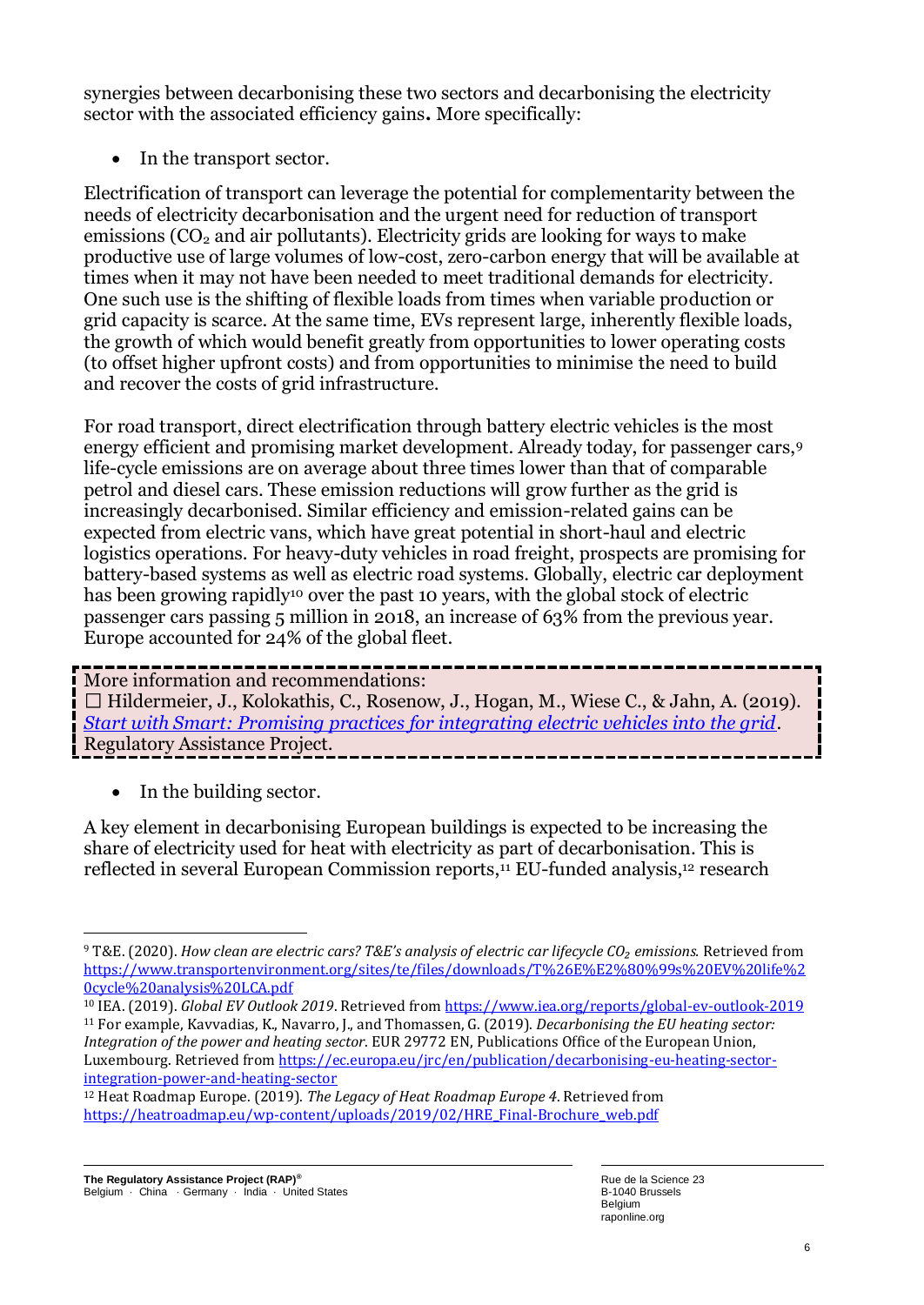commissioned by the European Climate Foundation<sup>13</sup> and analysis at Member State level (e.g., Germany,<sup>14</sup> the Netherlands<sup>15</sup> and the UK).<sup>16</sup>

As shown below in Figure 1, the emission intensity of electricity across Europe and in relevant Northern EU countries has reduced significantly over the past two decades, and with further renewable deployment it is likely to reduce further.



*Figure 1: Electricity generation and CO2 emission intensity[, European Environment Agency](https://www.eea.europa.eu/data-and-maps/daviz/co2-emission-intensity-5)*

Heat pumps, through their conversion factor or coefficient of performance17, can effectively reduce the carbon intensity of the electricity they use by a factor of the coefficient of performance, which typically averages around three. Heat pumps can extract waste heat, heat from water sources or ambient heat from the ground or air. Large-scale heat pumps can also integrate very well with district heating systems and have been part of district heating for many years in the Nordic countries.

Heat pumps are, however, also not without issues: these include higher upfront costs than gas boilers and the requirement for heating systems and buildings suitable for lower flow temperatures than those normally associated with gas boilers. Heat electrification also introduces an array of wider energy system issues. These issues, and how to counteract them, are the focus of a recent report published by RAP.

<https://europeanclimate.org/resources/fossil-free-energy-systems-in-europe-are-feasible-by-2050/> <sup>14</sup> ifeu, Fraunhofer IEE, and Consentec. (2018). *Building sector efficiency: A crucial component of the energy transition; A study commissioned by Agora Energiewende.* Retrieved fro[m https://www.agora](https://www.agora-energiewende.de/fileadmin2/Projekte/2017/Heat_System_Benefit/163_Building-Sector-Efficiency_EN_WEB.pdf)energiewende.de/fileadmin2/Projekte/2017/Heat System\_Benefit/163\_Building-Sector-[Efficiency\\_EN\\_WEB.pdf](https://www.agora-energiewende.de/fileadmin2/Projekte/2017/Heat_System_Benefit/163_Building-Sector-Efficiency_EN_WEB.pdf) 

<sup>13</sup> Element Energy and Cambridge Econometrics. (2019). *Towards fossil-free energy in 2050.* Study conducted for and commissioned by the European Climate Foundation. Retrieved from

<sup>15</sup> Ministry of Economic Affairs. (2015). *The Netherlands Heat Vision.*

<sup>16</sup> Strbac, G., Pudjianto, D., Sansom, R., Djapic, P., Ameli, H., Shah, N., & Hawkes, A. (2018). *Analysis of Alternative UK Heat Decarbonisation Pathways for the Committee on Climate Change.*

<sup>&</sup>lt;sup>17</sup> Coefficient of performance is measured as a positive number reflecting the total heat output compared to electrical input. For example, a coefficient of performance of three means for each unit of electricity input, three units of heat are produced.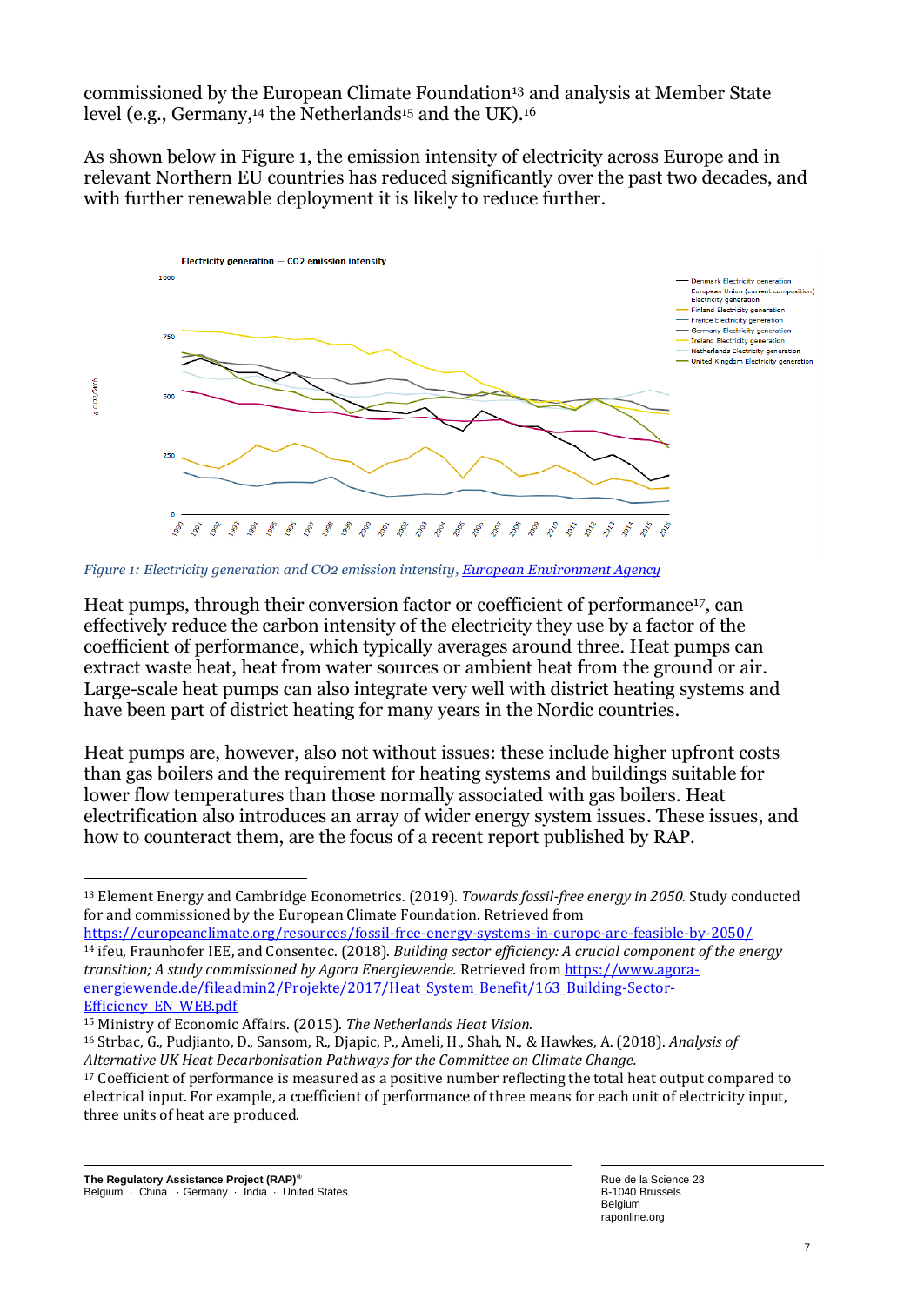More information and recommendations: Rosenow, J., & Lowes, R. (2020). *[Heating without the hot air: Principles for smart](https://www.raponline.org/knowledge-center/heating-without-hot-air-principles-smart-heat-electrification/)  [heat electrification.](https://www.raponline.org/knowledge-center/heating-without-hot-air-principles-smart-heat-electrification/)* Regulatory Assistance Project.

Key findings from this report include:

- Energy efficiency is critical for integrating heat pumps into the energy system. It reduces heat demand and thereby the investment required to decarbonise heat; it enables buildings that are electrified to act as a flexible resource; and it enables lowcarbon and zero-carbon heating systems to operate at higher performance. By reducing demand for, and the associated costs of, zero-carbon heating, energy efficiency can also support a more socially equitable heat transformation.
- Using additional electric heat loads flexibly is important for integrating a growing share of renewables and mitigating avoidable increases in peak load. Luckily, electrified heat can be very flexible and can provide demand-side response functions by using the building and district heating networks as a thermal battery.
- If a larger share of heat is electrified, the emission intensity of electricity becomes increasingly important. Carbon emissions per unit of electricity consumed differs significantly over the course of a day. Electrified heat can take advantage of this by consuming electricity when there is a lot of zero-carbon electricity on the system and by avoiding peak hours, when emissions are typically the highest.

## **Question 3.2. What role should renewable gases play in the integrated energy system?**

• Decarbonising gas versus decarbonising gas uses.

The starting point should be clarified. The discussion around renewable gas is often driven by the objective to 'decarbonise gas.' However, the goal should be to 'decarbonise gas *end-uses*.' This should be clarified in the sector integration strategy.

Decarbonising gas end-uses should be achieved through the most cost-effective approach, including the application of the efficiency first principle. In the transport and buildings sectors, a combination of efficiency, demand flexibility and electrification will be a more cost-effective mix.

• Transparent review of options is needed.

Most work suggesting renewable gases should play a major role for heating has been funded by the gas industry and was not undertaken independently.<sup>18</sup> Modelling by

<sup>18</sup> For example: Navigant. (2019). *Gas for climate: The optimal role for gas in a net zero emissions energy system.* Retrieved fro[m https://gasforclimate2050.eu/wp-content/uploads/2020/03/Navigant-Gas-for-](https://gasforclimate2050.eu/wp-content/uploads/2020/03/Navigant-Gas-for-Climate-The-optimal-role-for-gas-in-a-net-zero-emissions-energy-system-March-2019.pdf)[Climate-The-optimal-role-for-gas-in-a-net-zero-emissions-energy-system-March-2019.pdf;](https://gasforclimate2050.eu/wp-content/uploads/2020/03/Navigant-Gas-for-Climate-The-optimal-role-for-gas-in-a-net-zero-emissions-energy-system-March-2019.pdf) and Pöyry Management Consulting. (2019). *Hydrogen from natural gas: The key to deep decarbonisation.* Discussion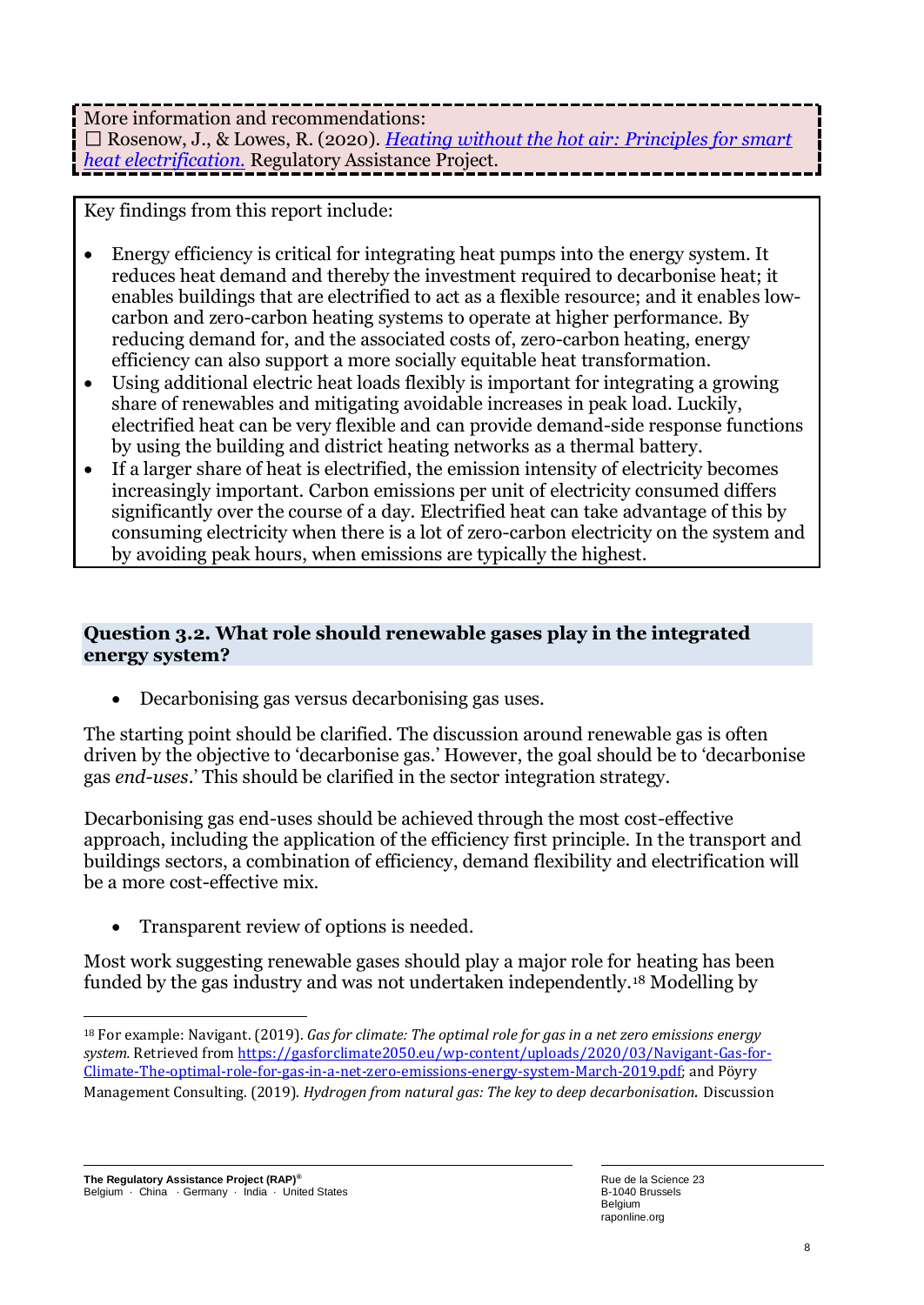Cambridge Econometrics and Element Energy shows that whilst using low-carbon gases as an energy carrier does reduce the investment required in the electricity grid,<sup>19</sup> all scenarios (including those reliant on hydrogen) require a significant increase in electricity network capacity compared to today. This modelling also shows that whilst the scenarios relying on gases reduce the investment required in electricity networks compared to high electrification pathways, these savings are outweighed by additional gas infrastructure costs.<sup>20</sup>

## **Question 3.4. What role should hydrogen play and how could its development and deployment be supported by the EU?**

Hydrogen is a premium fuel and has many wide-ranging applications. Recent work by the IEA<sup>21</sup> shows the breadth of competing applications, ranging from industry applications, aviation, long-distance vehicle travel and heavy-duty vehicles to power generation, to name just a few.

However, great uncertainty exists on the use of hydrogen in heating, as questions remain around production methods, transmission, its performance as a heating fuel and the cost of production. The more important question is whether a highly valuable resource such as hydrogen<sup>22</sup> should be used for low-grade heat provision when there are other competing uses where alternatives are more constrained.

It is also worth noting that whilst hydrogen is often presented by incumbent voices as a less disruptive approach than widespread electrification, even ignoring its uncertainty, it cannot be provided at the cost of current fossil energy sources, and it will require significant changes. Hydrogen is still likely to require substantial disruption for both consumers and industry with the requirement for hydrogen-suitable appliances, modifications to gas transportation infrastructure and rapid growth in hydrogen production facilities.<sup>23</sup> The costs associated with hydrogen conversion, and the associated uncertainties, mean that electrification is still regarded as a core strategy for heat decarbonisation, even in the UK, where there is a well-developed gas grid.<sup>24</sup>

[https://www.poyry.com/sites/default/files/zukunft\\_erdgas\\_key\\_to\\_deep\\_decarbonisation\\_0.pdf](https://www.poyry.com/sites/default/files/zukunft_erdgas_key_to_deep_decarbonisation_0.pdf)

paper commissioned by Zukunft ERDGAS. Retrieved from

<sup>19</sup> Even if managed flexibly and with investments in energy efficiency, electrification will require significant residual network reinforcement costs.

<sup>20</sup> Element Energy and Cambridge Econometrics, 2019.

<sup>21</sup> IEA. (2019). *The Future of Hydrogen.* Paris, France: Author. Retrieved from: <https://www.iea.org/reports/the-future-of-hydrogen>

 $22$  In the future, some hydrogen may not be in this category. If it is the only viable product for electricity that is otherwise constrained off, it is arguably a form of flexibility and not necessarily a premium fuel. This is clearly not a major issue in current systems but could play a larger role in very high renewable systems.

<sup>23</sup> Ketsopoulou, I., Taylor, P., Watson, J., Winskel, M., Kattiritzi, M., Lowes, R., & Lockwood, M. (2019). *Disrupting the UK energy system: Causes, impacts and policy implications.* Retrieved from <http://www.ukerc.ac.uk/publications/disrupting-uk-energy-system.html>

<sup>24</sup> Committee on Climate Change. (2019). *Net Zero technical report.* Retrieved from <https://www.theccc.org.uk/wp-content/uploads/2019/05/Net-Zero-Technical-report-CCC.pdf>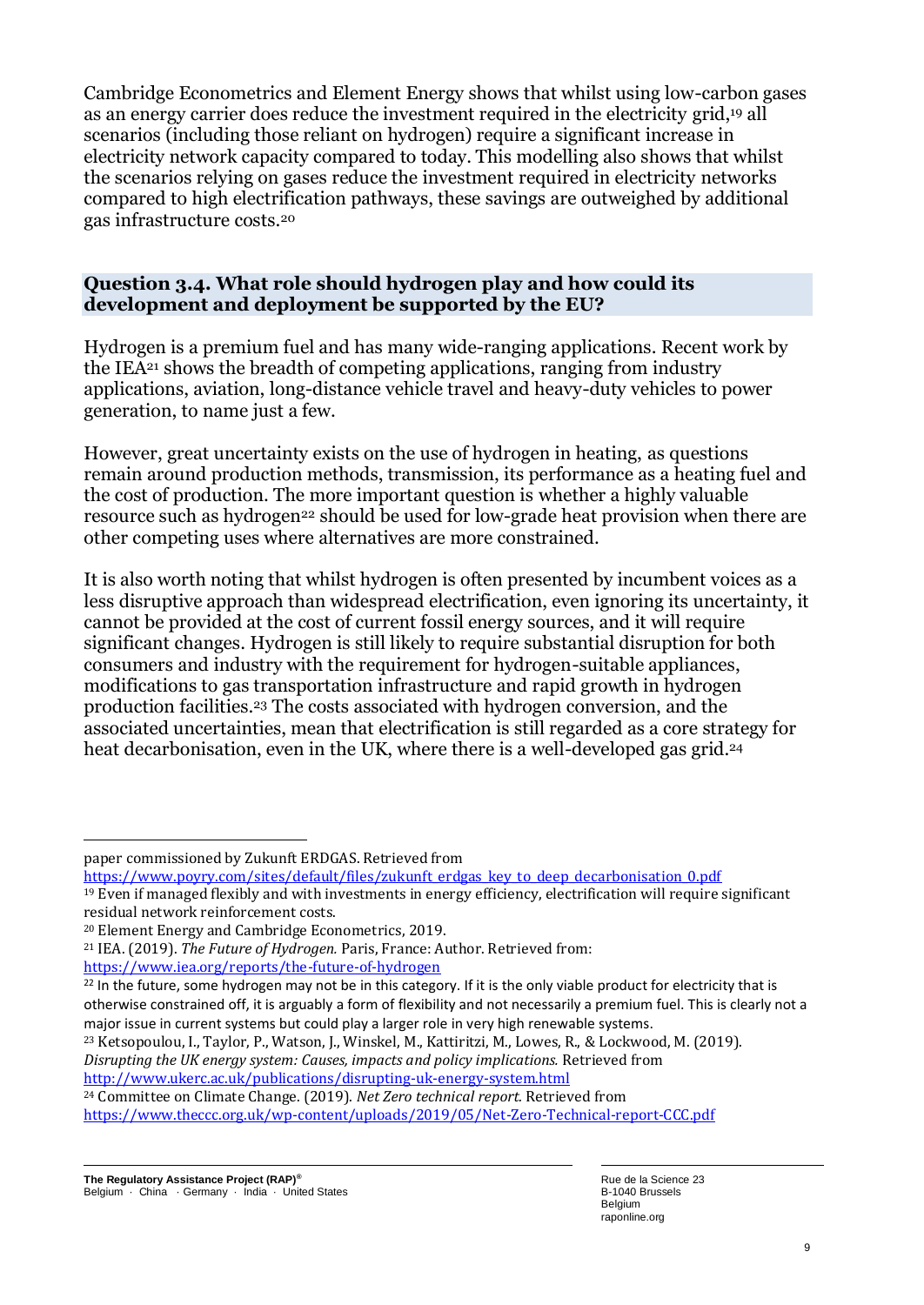## **Comparing heat pumps and hydrogen for heat**

Given that key, scalable, low-carbon heating technologies rely at least in part on renewable electricity, it is useful to compare the respective capacity requirements. Previous analysis shows that generating one unit of usable heat through different technologies requires substantially different amounts of renewable electricity.25, 26 Limiting the number of conversions from one energy vector to another will be important to avoid wasting renewable electricity. Also, the ability to use electricity for converting ambient heat into space and hot water heat provides an option to limit the amount of electricity required.

Figure 2, compiled by the UK's Committee on Climate Change, demonstrates the differences in electricity needed to generate one unit of heat from either hydrogen or heat pumps, showing that heat pumps require significantly less electricity for generating a unit of heat.



*Figure 2: Electricity requirements for heat pumps versus hydrogen<sup>27</sup>*

An important conclusion from the analysis done by the Committee on Climate Change is that 'surplus' low-carbon power is limited. Whilst there is some opportunity to utilise some surplus electricity (e.g., from renewables generating at times of low demand) for hydrogen production, their modelling shows that the quantity is likely to be small in comparison to the potential scale of hydrogen demand. Producing hydrogen in bulk from electrolysis would be much more expensive and would entail extremely challenging build rates for zero-carbon electricity generation capacity.<sup>28</sup>

[energiewende.de/fileadmin2/Projekte/2017/SynKost\\_2050/Agora\\_SynKost\\_Study\\_EN\\_WEB.pdf](https://www.agora-energiewende.de/fileadmin2/Projekte/2017/SynKost_2050/Agora_SynKost_Study_EN_WEB.pdf) 

<sup>25</sup> Agora Verkehrswende and Agora Energiewende. (2018). *The future cost of electricity-based synthetic fuels.* Retrieved from [https://www.agora-](https://www.agora-energiewende.de/fileadmin2/Projekte/2017/SynKost_2050/Agora_SynKost_Study_EN_WEB.pdf)

<sup>&</sup>lt;sup>26</sup> There are, of course, other important considerations, such as peak load capacity requirements, when comparing different technologies.

<sup>27</sup> Committee on U.K. Climate Change (CCC). (2018). *Hydrogen in a low carbon economy.* Retrieved from <https://www.theccc.org.uk/publication/hydrogen-in-a-low-carbon-economy>

<sup>28</sup> Committee on UK Climate Change (CCC). (2018). *Hydrogen in a low carbon economy.*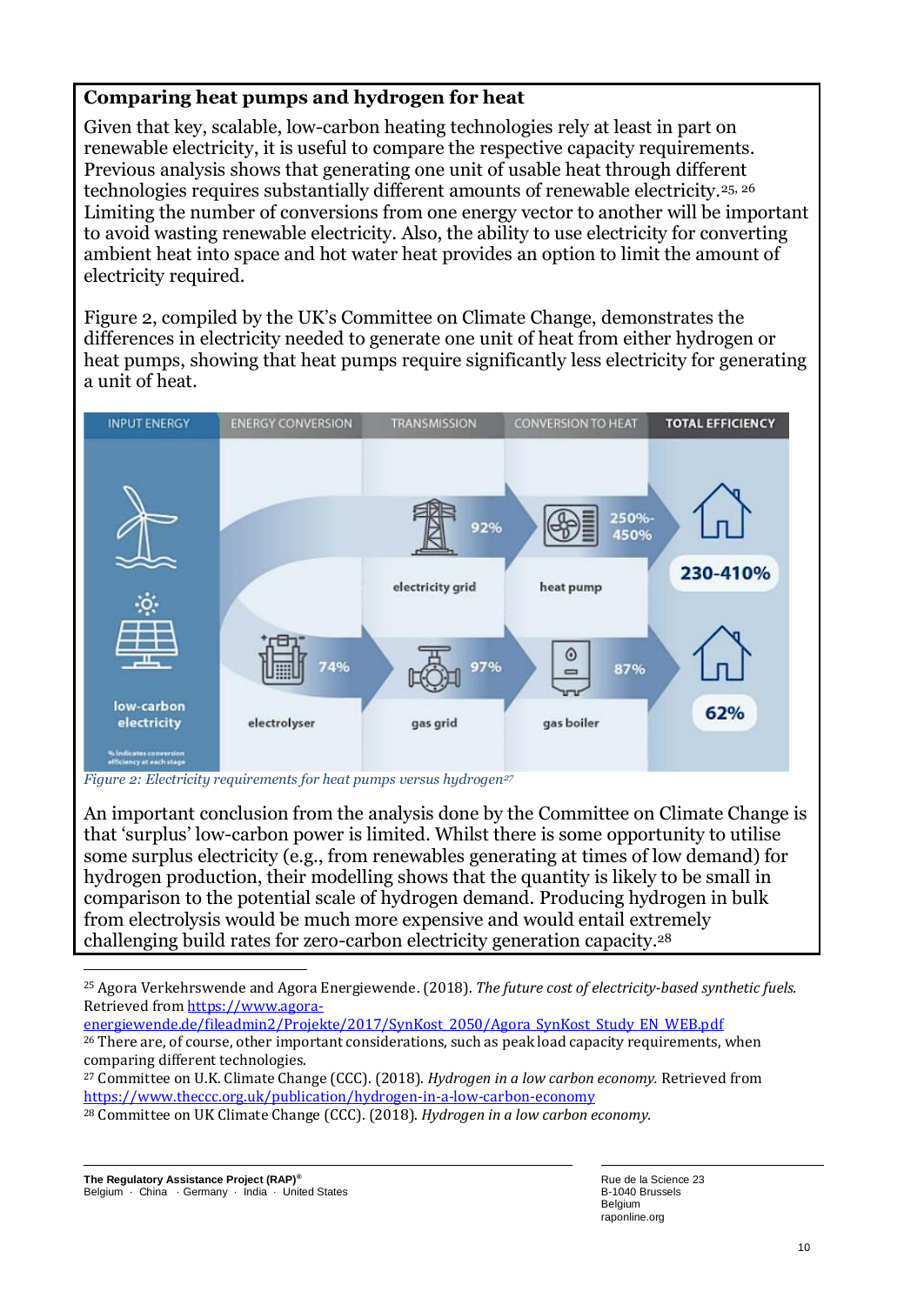#### **Question 3.5. How can energy markets contribute to a more integrated energy system?**

Energy markets can provide the right incentives to enhance a smart sector integration by:

• Considering and prioritising demand-side resources in line with the efficiency first principle.

Demand resources are important as they widen the pool of energy system resources and allow for additional flexibility. This is particularly relevant in the context of the sector integration strategy. They are usually cheaper than many supply options (lower investment costs). Integrating resources down to the household level is especially useful to tackle local grid congestion.

The implementation of the efficiency first principle should allow for a fair comparison of supply and demand options. Indeed, policies or regulatory frameworks implementing the efficiency first principle aim explicitly at considering demand-side options as alternatives to supply-side options, thereby valuing the contributions of energy efficiency to the energy systems and, where possible, other objectives (e.g., reducing greenhouse gas emissions, improved health). While energy markets should be reformed to ensure that efficiency and demand-side resources can compete fairly with supply-side solutions, it's critical to realise that many of the benefits of efficiency are either unpriced (e.g., clean air, health benefits) or socialised on the supply side (e.g., network costs rolled into tariffs), so deliberate policies are needed to ensure that energy networks and providers invest in the least-cost mix of low-carbon resources. Better markets will help, but are not the whole answer to the sub-optimal level of investment in efficient resources we have seen in practice.

Embracing the concept of efficiency first means the recognition that:

- Demand is not fixed, and supply should not automatically be scaled up to meet it.
- Demand-side resources should be taken into account as an alternative to supply-side options before committing to investment decisions.
- Demand-side options should be chosen whenever they are more cost effective than traditional supply-side solutions, taking into account society's point of view (i.e., a broader scope of costs and benefits, compared to the end-user's point of view).
- Cost efficiency is a regulatory must.

Source: Enefirst (2020)

More information and recommendations: Enefirst. (2020). *[Defining and contextualizing the efficiency first principle.](https://enefirst.eu/reports-findings/)*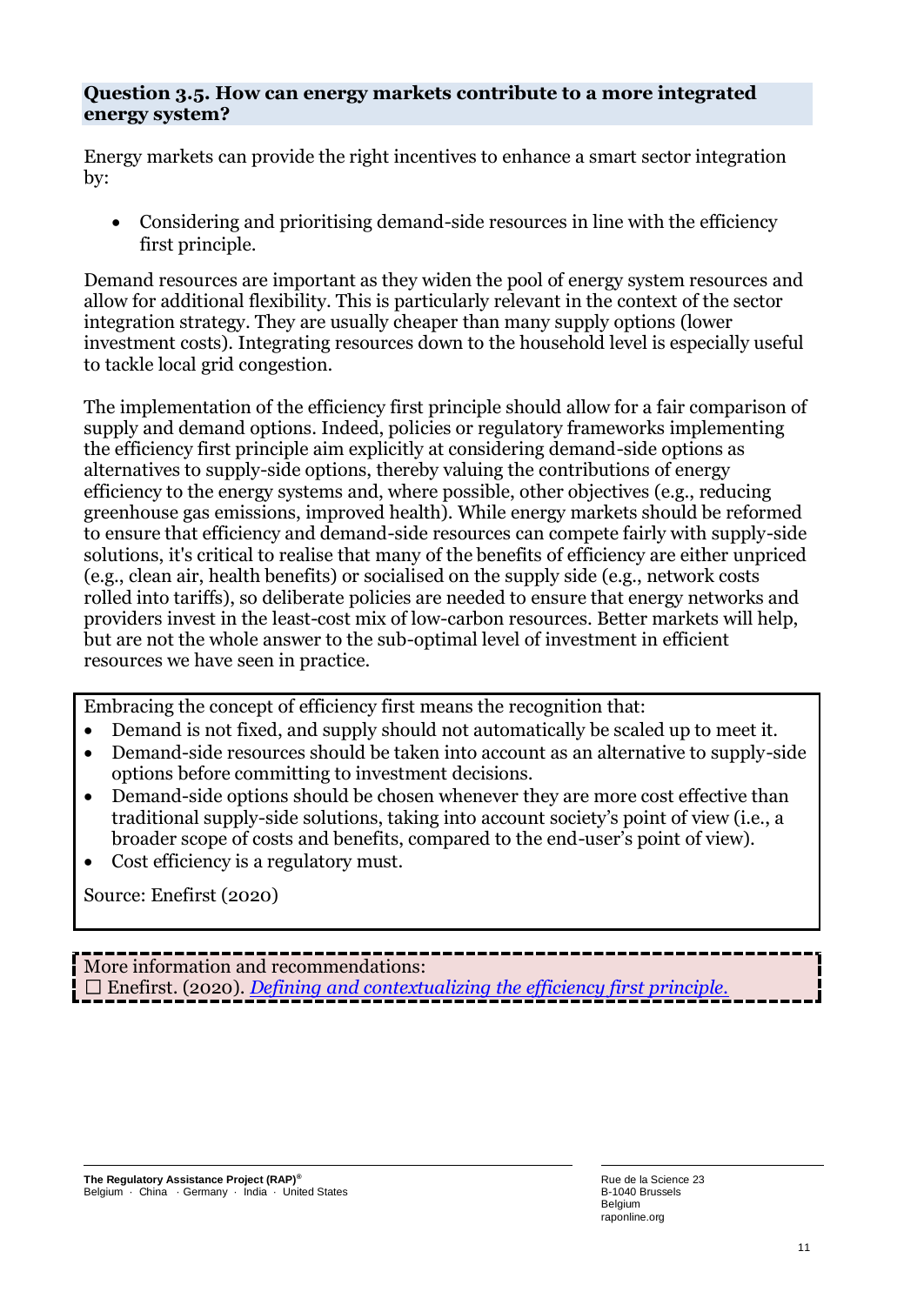• Recognizing the value of distributed energy resources.

To integrate distributed energy resources (DERs) efficiently and effectively, their value to the power system needs to be analysed and remunerated in a fair manner. The system value of DERs includes, for example, emission reductions (in many countries, carbon emissions have a cost associated with them as a result of emissions trading systems or carbon taxes), avoided line losses (i.e., the amount of electricity lost in transmission and distribution), local labour market support (i.e., local job creation as a result of the manufacturing, installation and maintenance of DERs), and increased tax revenues for municipalities (in case municipalities receive taxes from companies involved in DERs).

• Using flexibility from transport and heat demand for renewable energy resource integration.

The variable nature of wind and solar generation can be balanced more easily with new electrified demand in the heating and transport sector compared to existing power demand (see Question 3.1 above). The increasing electrification of transport and heat makes it easier to build additional flexibility requirements into the upcoming investment, compared to existing devices.

Allowing both electricity retailers and independent aggregators of flexibility services to compete in the market is key to providing cost-effective consumer services.

• Addressing local congestion by price signals to consumers and aggregators.

As more and more renewable energy resources will be connected to distribution networks, the networks need to be improved and extended. Local congestion will need to be addressed. However, currently wholesale market prices from large national bidding zones and fixed or annual network fees are not providing the right incentives to invest in the right solution in the right location. Well-designed bidding zones or nodal pricing plus bidirectional volumetric network fees are measures for market-based solutions to link together supply and demand more locally.

## More information and recommendations:

□ Hogan, M. (2018). *Locational Pricing in Poland: Lessons from experience*. Hogan, M., Weston, F., & Piria, R. (2018). *[Power systems in the 2020s: What can](https://www.raponline.org/wp-content/uploads/2018/10/rap-adelphi-pjm-germany-2018-october-final.pdf)  [Germany and the PJM region learn from each other?](https://www.raponline.org/wp-content/uploads/2018/10/rap-adelphi-pjm-germany-2018-october-final.pdf)*

• Giving the right price signals to consumers for beneficial electrification.

Tariff design is important to give the right price signal to consumers. A smart tariff design will enable customers to optimise the use of existing infrastructure whilst limiting future system costs. To the extent additional demand can be accommodated with existing infrastructure, grid costs can be spread over a larger volume of consumption, thus reducing bills for all customers instead of driving unneeded new investment and higher costs.

Smart tariffs range from time-of-use tariffs, in which the consumer pays a different, predetermined fee for specified blocks of time based on historical usage patterns (such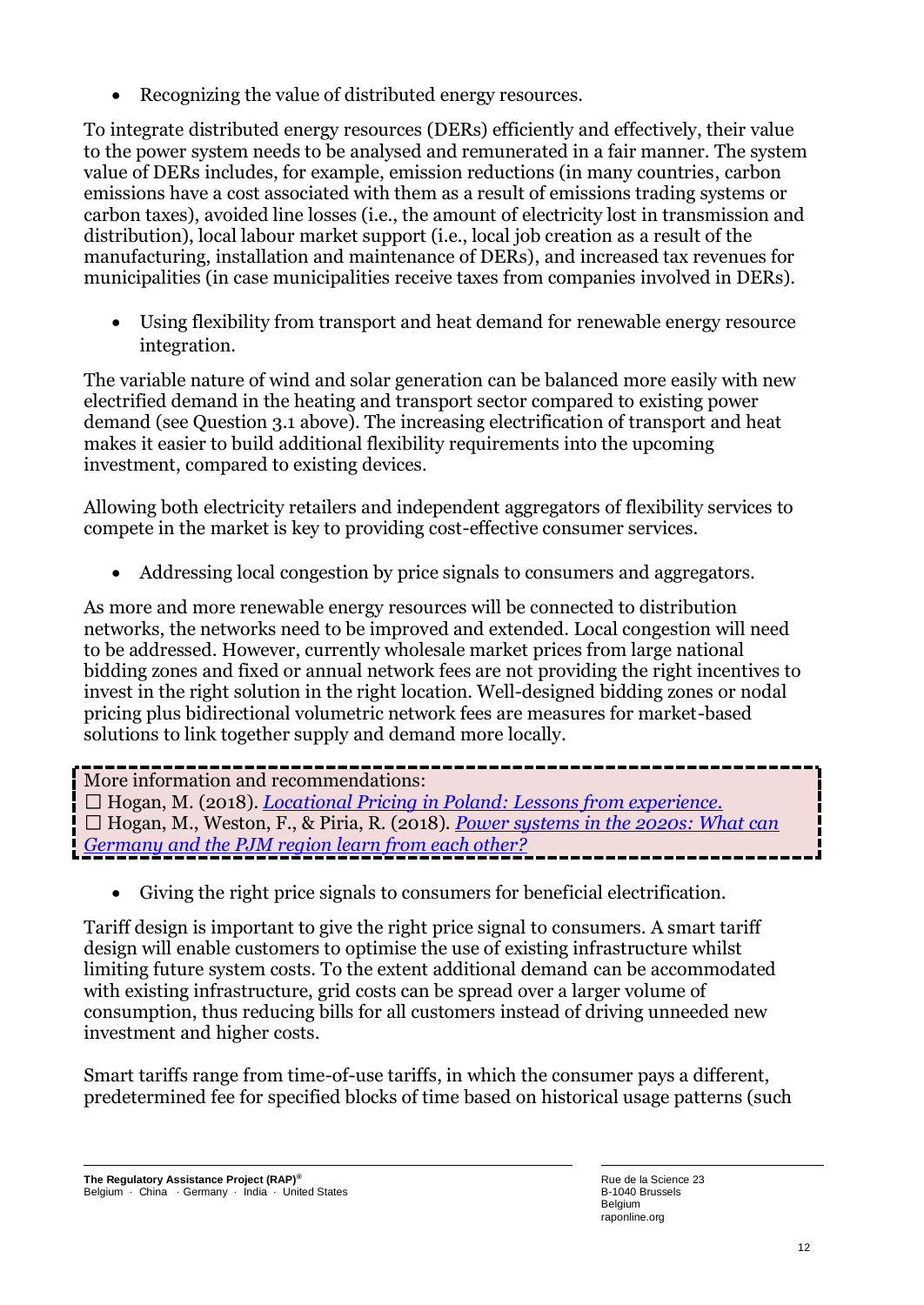as a day and night tariff or a weekday and weekend tariff), to the most granular realtime-pricing, in which price is determined by actual conditions on the system from one interval to the next. In between the two, critical peak pricing sets significantly higher prices for a limited number of prenotified 'critical peak' periods.<sup>29</sup>

More information and recommendations: Kolokathis, C., Hogan, M., & Jahn, A. (2018). *[Cleaner, smarter, cheaper: Tariff](https://www.raponline.org/wp-content/uploads/2018/01/rap-ck-mh-aj-network-tariff-design-for-smart-future_2018-jan-19.pdf)  [design for a smart future.](https://www.raponline.org/wp-content/uploads/2018/01/rap-ck-mh-aj-network-tariff-design-for-smart-future_2018-jan-19.pdf)* Regulatory Assistance Project.

• Giving the right incentives to network companies.

Network companies, particularly distribution system operators, will play a pivotal role in facilitating a cost-effective clean energy transition. Using performance-based regulation to link the remuneration of network companies to outcomes consistent with the clean energy transition is an effective method for motivating network companies to become active agents of this change. An outcome-based approach can provide them with incentives to support the energy transition in addition to addressing more traditional concerns, such as reliable and affordable electricity supply. It can help network companies contend with issues, including rising amounts of variable renewable energy sources and increases in prosumerism, decentralised generation and growing demand from electrification of the heating and transport sectors.

Equally important, regulation needs to ensure network companies meet consumers' needs. They will place the most value on excellent customer service, efficiency in dealing with complaints, rapid connection to the power system and high levels of network reliability and supply quality. By focusing on these outputs and requiring delivery at least cost, policymakers can protect consumers' interests in the energy transition. The key to encouraging positive performance over the long term is having clear goals, directional incentives and transparent, measurable metrics to assess progress.

More information and recommendations: Pató, Z., Baker P., & Rosenow, J., (2019). *[Performance-based regulation: Aligning](https://www.raponline.org/wp-content/uploads/2019/06/rap-zp-pb-jr-performance-based-regulation-2019-june2.pdf)  [incentives with clean energy outcomes.](https://www.raponline.org/wp-content/uploads/2019/06/rap-zp-pb-jr-performance-based-regulation-2019-june2.pdf)* Regulatory Assistance Project.

#### **Question 3.6. How can cost-efficient use and development of energy infrastructure and digitalisation enable an integration of the energy system?**

Existing infrastructure utilisation should be maximised, whilst new infrastructure should be planned in an integrated fashion (cross vectoral) and with full consideration

<sup>29</sup> RAP. (2018). *Cleaner, smarter, cheaper: Tariff design for a smart future.* Retrieved from [https://www.raponline.org/wp-content/uploads/2018/01/rap-ck-mh-aj-network-tariff-design-for-smart](https://www.raponline.org/wp-content/uploads/2018/01/rap-ck-mh-aj-network-tariff-design-for-smart-future_2018-jan-19.pdf)[future\\_2018-jan-19.pdf;](https://www.raponline.org/wp-content/uploads/2018/01/rap-ck-mh-aj-network-tariff-design-for-smart-future_2018-jan-19.pdf) CEER. (2020). *CEER Paper on Electricity Distribution Tariffs Supporting the Energy Transition.* Retrieved fro[m https://www.ceer.eu/documents/104400/-/-/fd5890e1-894e-0a7a-21d9](https://www.ceer.eu/documents/104400/-/-/fd5890e1-894e-0a7a-21d9-fa22b6ec9da0) [fa22b6ec9da0;](https://www.ceer.eu/documents/104400/-/-/fd5890e1-894e-0a7a-21d9-fa22b6ec9da0) and BEUC. (2019). *Consumers and the future electricity grids: How to make flexible consumption a win-win.* Retrieved from: [https://www.beuc.eu/publications/beuc-x-2019-](https://www.beuc.eu/publications/beuc-x-2019-059_consumers_and_future_electricity_grids.pdf) 059 consumers and future electricity grids.pdf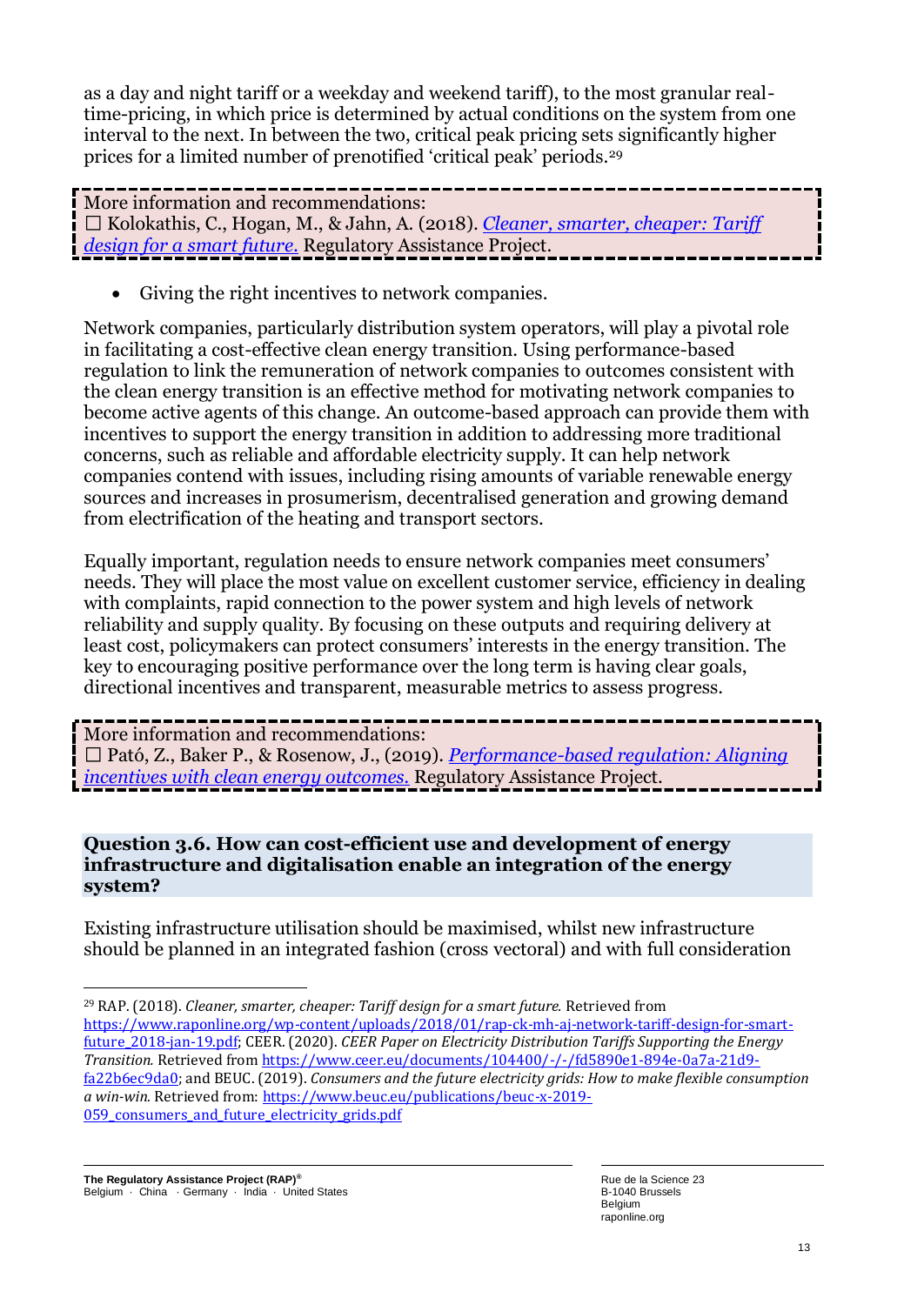of the demand-side options (in line with the efficiency first principle, see Question 3.5 above).

Digitalisation allows for increasingly linking all generators and consumers and optimising their operations to the availability of various infrastructures. This means energy optimisation across the supply chain. Digitalisation can help with optimising markets, infrastructure use and the role of the different actors (especially consumers as new active actors) by bringing scarcity/price signals in close to real time.

Potential increased role for digitalisation at the various levels of the energy system:

- Consumers: Hardware condition for becoming an active consumer via smart meters, equipment automation and energy optimisation at the building level (demand, distributed generation, storage).
- Distribution and transmission networks: Better utilisation of existing grids by making them smart in real time and monitoring their status at high granularity, hence easing the currently conservatively set utilisation range.
- Markets: Access of all potential actors to markets, the role of aggregation and virtual power plants via automatic and optimised dispatch.

#### **Question 4. Are there any best practices or concrete projects for an integrated energy system you would like to highlight?**

Several Horizon 2020 projects are looking at these topics, including Enefirst.<sup>30</sup> Several initiatives are highlighted to illustrate examples of smart sector integration in Annex 1.

#### **Question 5. What policy actions and legislative measures could the Commission take to foster an integration of the energy system?**

Measures to foster a smart integration of the energy system should be based on the two principles highlighted in Question 1 and/or require the application of these principles by Member States. These measures should allow for:

• An increased take up of enabling technologies.

## Building renovations

Building retrofits allow for increasing the role of buildings in an integrated energy system (e.g., reducing energy demand, electrifying end uses and providing flexibility and other energy system services). For new buildings, the Energy Performance of Buildings Directive (EPBD) provides a framework implemented by EU Member States to gradually tighten low-carbon requirements. The EPBD requires all new buildings from 2021 (public buildings from 2019) to be nearly zero-energy buildings. This should result in an increasing share of new buildings fitted with low-carbon heating systems. The impact on existing buildings is less significant, as the EPBD requirements only apply in case of major renovations (affecting more than 25% of the surface area of a building or its

<sup>30</sup>Enefirst. Retrieved from [https://enefirst.eu](https://enefirst.eu/)

**The Regulatory Assistance Project (RAP)®** Belgium · China · Germany · India · United States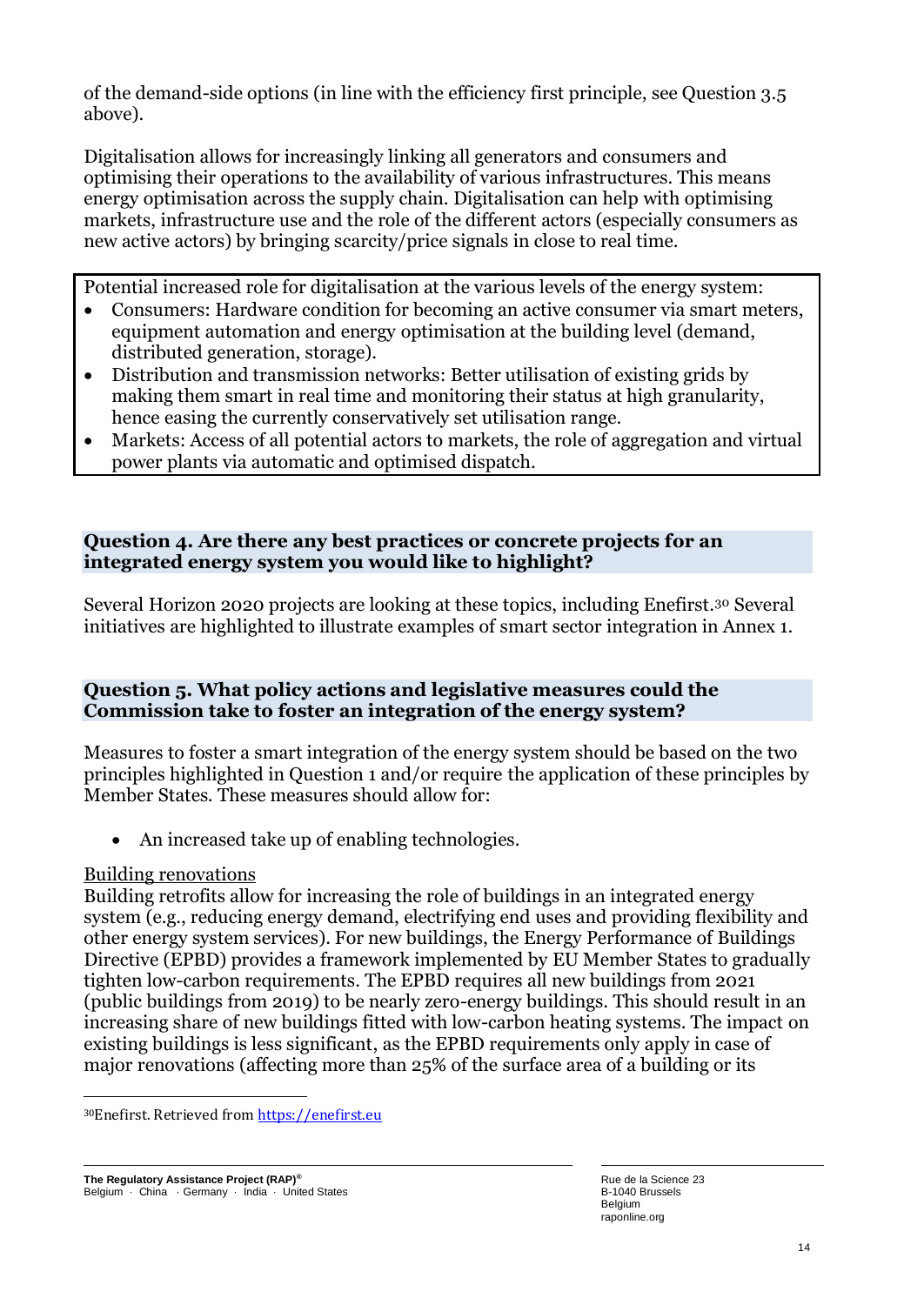value). There are, however, opportunities to introduce stricter national minimum standards for existing buildings, for example, applicable at the point of sale or rental.<sup>31</sup> The sector integration we need will (a) convert fossil gas and oil heat to high-efficiency electric heat, while (b) decreasing heat loads overall through high-efficiency renovations. As currently structured, the ETS is tilted against the first objective and does very little to address the second. The Commission should actively explore how to remedy this mismatch between the carbon market and needed carbon reductions. One obvious remedy would be to include fossil heating fuels in a carbon pricing regime. However, the carbon price alone is unlikely to drive the pace of building renovations and heating conversions that we will need to meet carbon targets. A powerful approach would be to increase the fraction of carbon revenues (existing and possibly, new) that is used to leverage building renovations. This could be a key element in the proposed Renovation Wave and in any post-COVID economic recovery programme.

#### Equipment and appliances

Building codes can also phase out the installation of fossil fuel heating systems in new and existing buildings more explicitly.

Some European countries have already taken steps in that direction with different levels of ambition:

- Denmark banned the installation of oil-fired boilers and natural gas boilers in new buildings in 2013 and, beginning in 2016, also banned the installation of new oil-fired boilers in existing buildings in areas where district heating or natural gas is available.
- Norway has banned oil-fired heating systems in all buildings (new and existing) beginning in 2020. Existing oil boilers will need to be replaced.<sup>32</sup>
- The Netherlands has banned connection to the gas grid for new houses for which building permits are obtained after 1 July 2018.<sup>33</sup>
- The German government announced a ban on installing oil heating systems in all buildings, when a low-carbon alternative is technically feasible, by 2026. 34

[https://www.bundesregierung.de/resource/blob/975202/1673502/768b67ba939c098c994b71c0b7d6e63](https://www.bundesregierung.de/resource/blob/975202/1673502/768b67ba939c098c994b71c0b7d6e636/2019-09-20-klimaschutzprogramm-data.pdf?download=1) [6/2019-09-20-klimaschutzprogramm-data.pdf?download=1](https://www.bundesregierung.de/resource/blob/975202/1673502/768b67ba939c098c994b71c0b7d6e636/2019-09-20-klimaschutzprogramm-data.pdf?download=1)

<sup>31</sup> Steuwer, S., Jahn, A., & Rosenow, J. (2019). *Minimum energy efficiency standards for rental buildings in Germany: Untapping health benefits*. Proceedings of eceee Summer Study 2019. Retrieved from [https://www.eceee.org/library/conference\\_proceedings/eceee\\_Summer\\_Studies/2019/7-make-buildings](https://www.eceee.org/library/conference_proceedings/eceee_Summer_Studies/2019/7-make-buildings-policies-great-again/minimum-energy-efficiency-standards-for-rental-buildings-in-germany-untapping-health-benefits/)[policies-great-again/minimum-energy-efficiency-standards-for-rental-buildings-in-germany-untapping](https://www.eceee.org/library/conference_proceedings/eceee_Summer_Studies/2019/7-make-buildings-policies-great-again/minimum-energy-efficiency-standards-for-rental-buildings-in-germany-untapping-health-benefits/)[health-benefits/](https://www.eceee.org/library/conference_proceedings/eceee_Summer_Studies/2019/7-make-buildings-policies-great-again/minimum-energy-efficiency-standards-for-rental-buildings-in-germany-untapping-health-benefits/)

<sup>32</sup> Solsvik, T. (2017). *Oil producer Norway bans use of heating oil in buildings.* Reuters. Retrieved from [https://uk.reuters.com/article/us-climatechange-norway/oil-producer-norway-bans-use-of-heating-oil-in](https://uk.reuters.com/article/us-climatechange-norway/oil-producer-norway-bans-use-of-heating-oil-in-buildings-idUKKBN1961VL)[buildings-idUKKBN1961VL](https://uk.reuters.com/article/us-climatechange-norway/oil-producer-norway-bans-use-of-heating-oil-in-buildings-idUKKBN1961VL)

<sup>33</sup> Beckman, K., & van den Beukel, J. (2019). *The great Dutch gas transition.* Oxford, UK: Oxford Institute for Energy Studies, University of Oxford. Retrieved from [https://www.oxfordenergy.org/wpcms/wp](https://www.oxfordenergy.org/wpcms/wp-content/uploads/2019/07/The-great-Dutch-gas-transition-54.pdf?v=7516fd43adaa)[content/uploads/2019/07/The-great-Dutch-gas-transition-54.pdf?v=7516fd43adaa](https://www.oxfordenergy.org/wpcms/wp-content/uploads/2019/07/The-great-Dutch-gas-transition-54.pdf?v=7516fd43adaa)

<sup>34</sup> Bundesregierung (Cabinet of Germany). (2019). *Eckpunkte für das Klimaschutzprogramm 2030* (Key points for the 2030 climate protection program). Retrieved from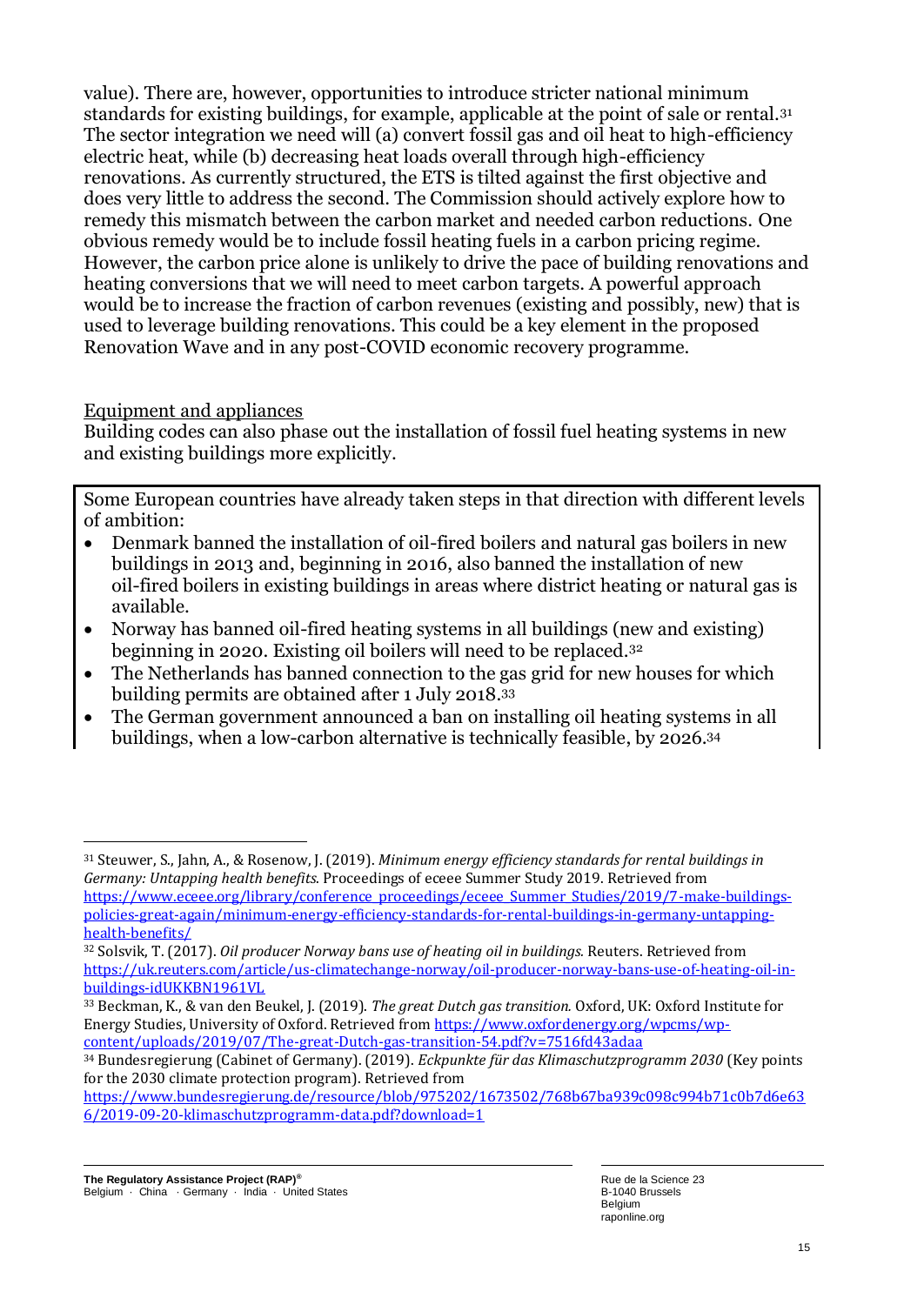- The UK government has announced that, after 2025, gas and oil boilers will no longer be allowed to be installed in new buildings.<sup>35</sup>
- The Austrian National Council voted in favour of banning the installation of oil boilers in new buildings after 2020.<sup>36</sup>
- The Flemish government is planning to ban oil heating boilers by 2021 in new buildings, as part of deep renovation projects, and in houses where a gas pipeline is available on the street. There is also a plan to ban natural gas connections for new housing developments by 2021.
- The Irish government's Climate Action Plan includes a ban on the installation of oil boilers from 2022 and gas boilers from 2025 in all new dwellings.<sup>37</sup>
- All regions across Poland have ruled to ban the use of coal boilers in new and existing buildings in the next years.<sup>38</sup>

Another important policy measure is appliance standards, including standards for heating systems. Such standards have been pivotal in holding back energy demand according to the IEA. In Europe, appliance standards are set through the Ecodesign Directive. Standards can prevent specific types of heating systems from being sold to consumers and will continue to be a viable tool to phase out the most inefficient heating systems. In principle, appliance standards could also be used to eventually ban fossil-fuel-based heating systems through tighter requirements.

## EV charging infrastructure in buildings

The EPBD also foresees a number of obligations supporting the electrification of transport. Member States should consider ambitious implementation beyond the minimum requirements specified in the EPBD, that is, equipping shared parking facilities at residential and nonresidential buildings with charging points or ducting infrastructure.<sup>39</sup>

Interoperability of EV charging services

Developing a European standardised payment system to reduce interoperability barriers<sup>40</sup> would be helpful.

<sup>36</sup> Republic of Austria Parliament. (2019). Nationalrat verbietet Ölkesselanlagen in Neubauten ab 2020 (National Council bans oil boiler systems in new buildings as of 2020). (Parliamentary correspondence no. 945.) Retrieved fro[m https://www.parlament.gv.at/PAKT/PR/JAHR\\_2019/PK0945/index.shtml](https://www.parlament.gv.at/PAKT/PR/JAHR_2019/PK0945/index.shtml)

<sup>37</sup> Department of Communications, Climate Action & Environment. *Climate action plan*. Retrieved from <https://www.dccae.gov.ie/en-ie/climate-action/publications/Pages/Climate-Action-Plan.aspx> <sup>38</sup> Rosenow, J. & Cowart, R. (2020). Polish coal boiler phase-out: An inspiration for clean heat. *Foresight*

<sup>35</sup> HM Treasury and Hammond, P. (2019). Spring statement 2019: Philip Hammond's speech. Retrieved from <https://www.gov.uk/government/speeches/spring-statement-2019-philip-hammonds-speech>

*Climate & Energy*. Retrieved from: [https://foresightdk.com/polish-coal-boiler-phase-out-an-inspiration-for](https://foresightdk.com/polish-coal-boiler-phase-out-an-inspiration-for-clean-heat/)[clean-heat/](https://foresightdk.com/polish-coal-boiler-phase-out-an-inspiration-for-clean-heat/)

<sup>39</sup> An example for more ambitious implementation guidelines: Electro-mobility Platform recommendations on the EPBD review Guidance Note. Retrieved fro[m https://www.platformelectromobility.eu/wp](https://www.platformelectromobility.eu/wp-content/uploads/2018/02/20180821-EPBD-position-paper_final.pdf)[content/uploads/2018/02/20180821-EPBD-position-paper\\_final.pdf](https://www.platformelectromobility.eu/wp-content/uploads/2018/02/20180821-EPBD-position-paper_final.pdf)

<sup>40</sup> Full review of interoperability-related barriers and solutions, see: Element Energy Limited. (2019). *Implementing Open Smart Charging*. Final report for ZEV Alliance. Retrieved from <http://www.zevalliance.org/wp-content/uploads/2019/11/IZEVA-smart-charging.pdf>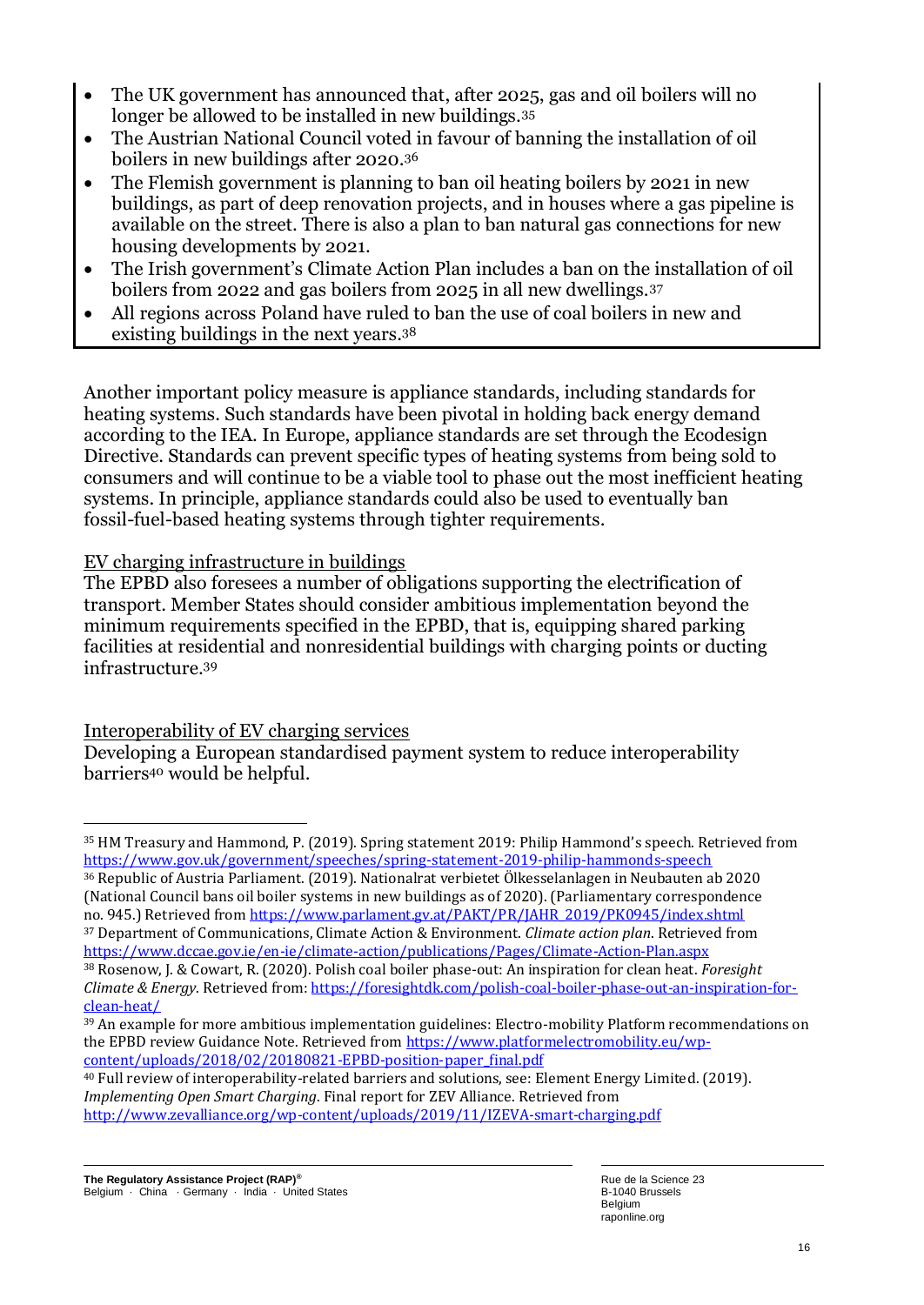Create a level playing field across energy carriers: Energy Taxation Directive As we move increasingly towards electrification of end-uses, it is important that misleading price signals do not stand in the way. Policymakers must ensure that there are no existing institutional cost barriers that could actively disincentivise gas to electric fuel switching. In addition to resolving these basic but fundamental regulatory issues, policymakers must also ensure that electricity pricing allows for smart heat electrification.

Revamp energy market rules to provide the right incentives.

New market design agreed in 2018 provides a suitable framework for the mobilisation of demand-side resources. Major provisions are:

1. Consider demand resources both in network planning and network operation. 2. Develop regulatory frameworks that incentivise network companies to consider non-wire alternatives (eliminate the bias in favour of capital expenditures). 3. Redesign market regulation to provide a level-playing field for supply and demand resources, not only de jure but de facto as well.

The opportunities provided by the European legislation are only worth as much as the extent to which they are implemented by Member States. The implementation challenge is considerable, as Europe has limited and only recent experience with the expensive use of demand-side resources. It is worth studying examples from the EU and beyond (see Horizon 2020 Enefirst<sup>41</sup> project).

The European Commission could foster the implementation in various ways, by:

- 1. Assisting national regulators in identifying the gaps between existing national market regulation and the new EU market design requirements and highlighting best regulatory practices.
- 2. Monitoring the implementation process to ensure swift transposition of the Electricity Directive and application of the Electricity Regulation.
- 3. Coordinating with distribution system operators' associations and Regional Coordination Centres on how network planning will incorporate demand resources best practices.

The Commission should also initiate both research and direct assistance to Member States and National Regulatory Authorities as they address the regulatory and financial challenges inherent in phasing down the domestic gas grid as gas end-uses are converted to lower-emitting electric services. Gas grid disinvestment will require tariff reforms, accelerated depreciation rules, safety rules and customer protections, and new business models as "gas" companies become "heating" companies. This will require regulatory innovation and shared learning among National Regulatory Authorities, gas utilities and ministries — which could well be supported by Commission action.

See also Question 3.5.

<sup>41</sup> enefirst. *Making the efficiency first principle operational*. Retrieved from<https://enefirst.eu/>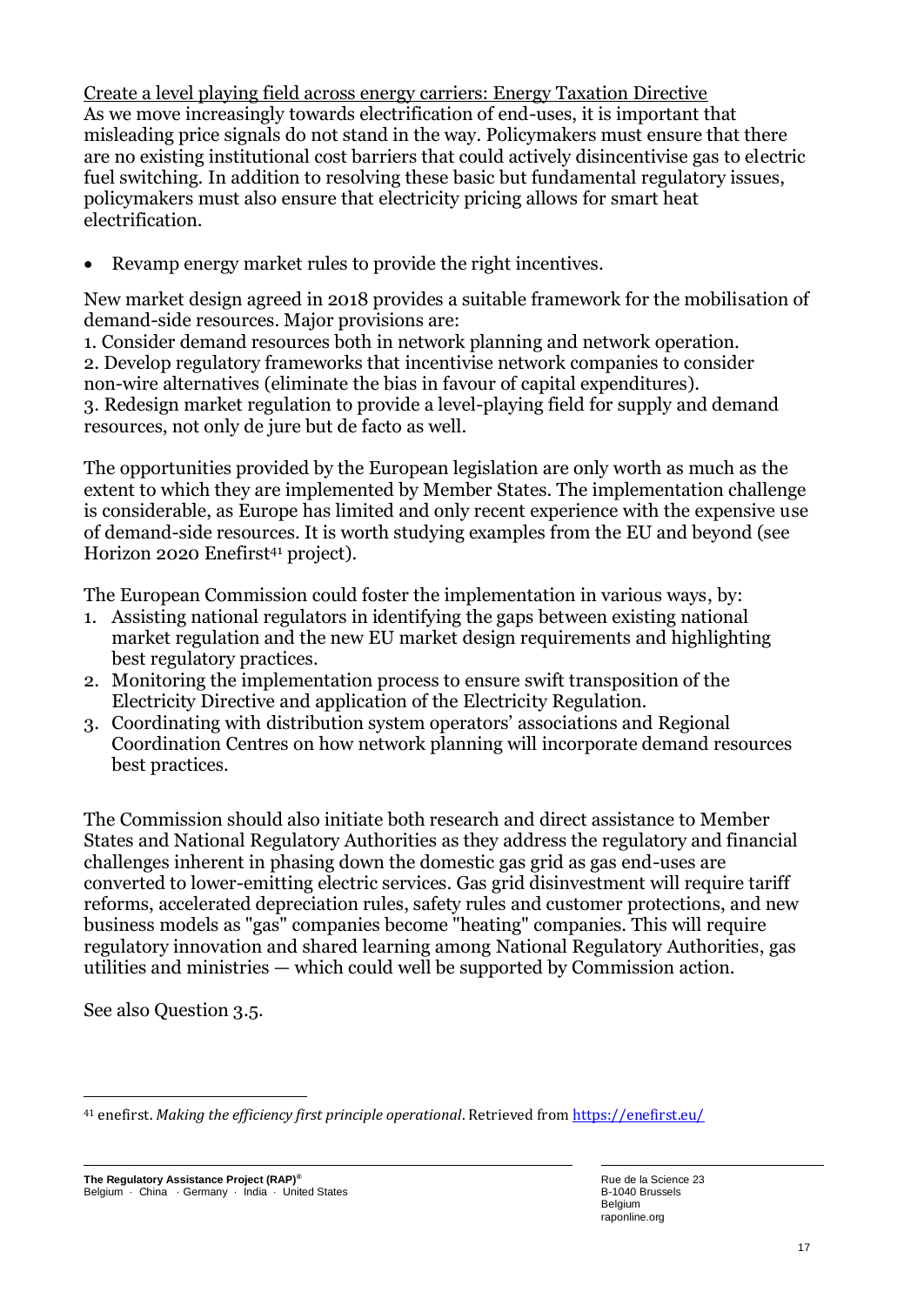• Move towards future-proof infrastructure.

Several initiatives shall be considered to ensure that our infrastructure is in line with our vision for a carbon-neutral Europe:

- 1. The revision of the Trans-European Networks for Energy (TEN-E) Regulation provides an opportunity to move into climate-resilient infrastructure planning.42
- 2. The review of the Alternative Fuels Infrastructure Legislation should include minimum smartness requirements for public charging infrastructure in the transport sector, with a focus on smart charging capabilities.
- 3. Recovery package: The measures should also be aligned with a vision for a carbon neutral Europe. For example, road-transport-related recovery measures should be based on electrification as the most promising and energy-efficient zero-emission technology.

## **Annex 1: Best practices**

• Danish eFlex project: Load management with heat pumps.

From 2011 to 2012, DONG Energy Eldistribution carried out a trial project to test responsiveness of consumers to incentives for demand-side response. The aim of the project was to identify the most effective incentives that would mobilise demand-side response to defer or avoid grid costs. Most of the participating households had heat pumps installed.

Participating households were provided with a heating automation system with an integrated control unit that would interrupt the heat pump during peak periods and turn it back on when peak periods had passed. Automation was based on price signals from the North Pool day-ahead electricity market and minimum comfort levels. The system allowed users to override the automation if they wanted to.<sup>43</sup>

The project showed that there was significant potential for heat pump load management: On average, customers overrode turn-down events 1% of the time or approximately once in three months.<sup>44</sup> This shows that households do respond to pricing incentives and are receptive to automation based on price signals. The project did find, however, that during periods of extraordinarily cold weather, the potential for flexibility was more limited.

• Hawaii: Water heaters providing flexibility services.

Water heaters are used in many countries to shift demand from peak periods to periods of abundant supply. The thermal storage property of water heaters makes them very

<sup>42</sup> See, for example, E3G. (2020). *Briefing Summary: Benchmarks for the new Trans-European Networks for Energy Regulation (TEN-E)*. Retrieved fro[m https://www.e3g.org/library/briefing-summary-benchmarks](https://www.e3g.org/library/briefing-summary-benchmarks-new-trans-european-networks-for-energy-ten-e)[new-trans-european-networks-for-energy-ten-e](https://www.e3g.org/library/briefing-summary-benchmarks-new-trans-european-networks-for-energy-ten-e)

<sup>43</sup> Dong Energy Eldistribution A/S. (2012). The eFlex Project.Virum: DONG Energy Eldistribution A/S Department of Grid Strategy.

<sup>44</sup> Sweetnam, T., Fell, M., Oikonomou, E., & Oreszczyn, T. (2019). Domestic demand-side response with heat pumps: controls and tariffs. *Building Research & Information* 47(4), pp. 344–61.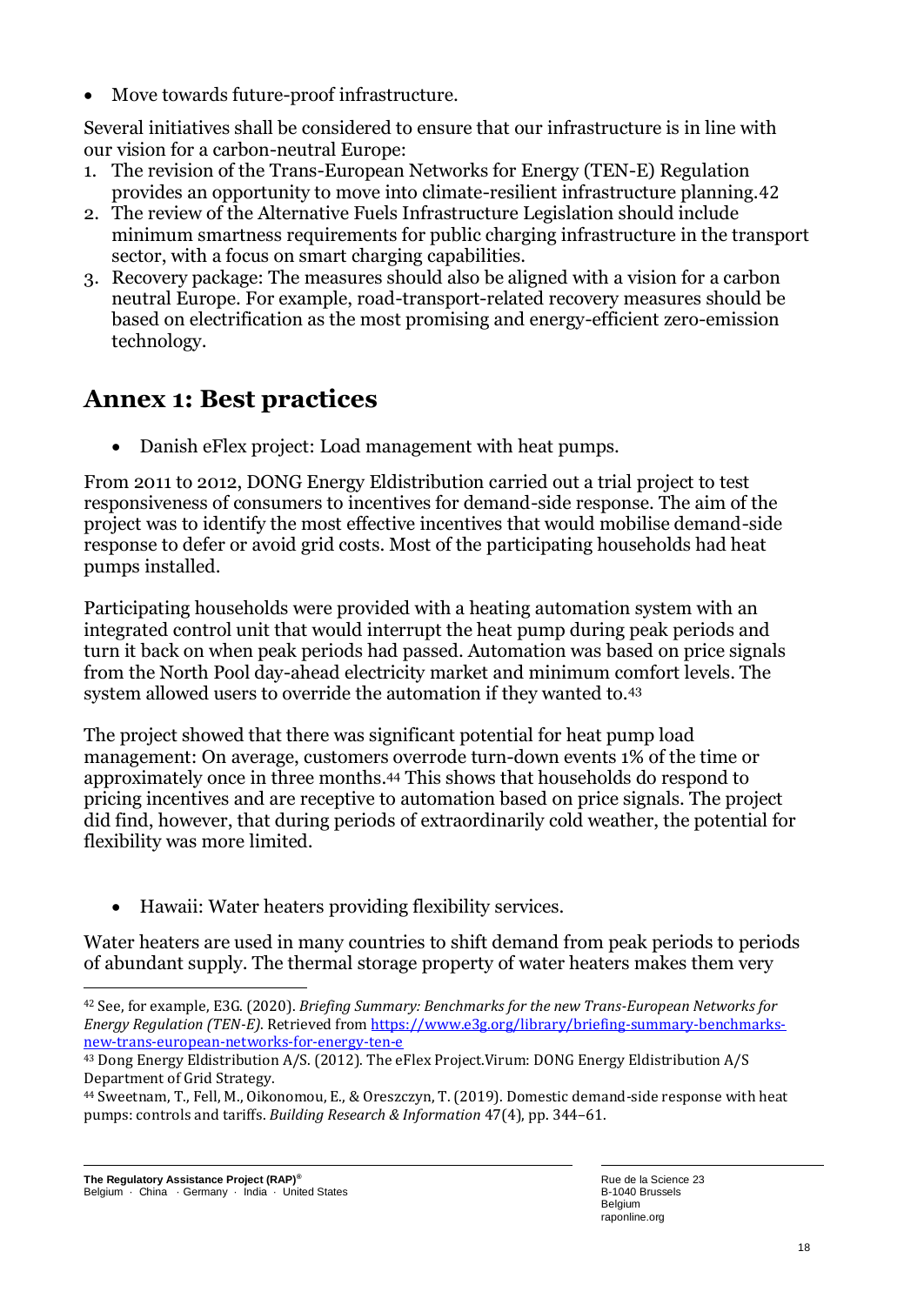similar to batteries. The associated system benefits are that of avoided generation, avoided transmission and distribution network reinforcement, and the curtailment of wholesale prices in these hours.

Water heaters, if equipped with modern control devices, can participate in frequency regulation and grid balancing services for the power system as well. These grid interactive water heaters (GIWH) can be controlled with near instantaneous response from the operator, and these additional benefits are increasingly valuable in markets with rapid fluctuations in supply due to the large share of renewable sources. The net benefits (considering the extra cost of upgrading the heater) triples, mainly due to the benefit provided for frequency control (see Figure 3 below).



*Figure 3: Costs and Benefits for 80*‐*gallon Tank. Source: The Brattle Group, 2016* 

This, however, can only materialise if market rules allow demand-side resources to participate in ancillary services markets.

In response to the request of the Hawaii Public Utilities Commission, Hawaiian Electric (competitively procured approximately 16 MW of demand capacity. Shifted Energy, partnering with Open Access Technology International, committed to deliver 2.5 MW of grid services with water heaters.<sup>45</sup>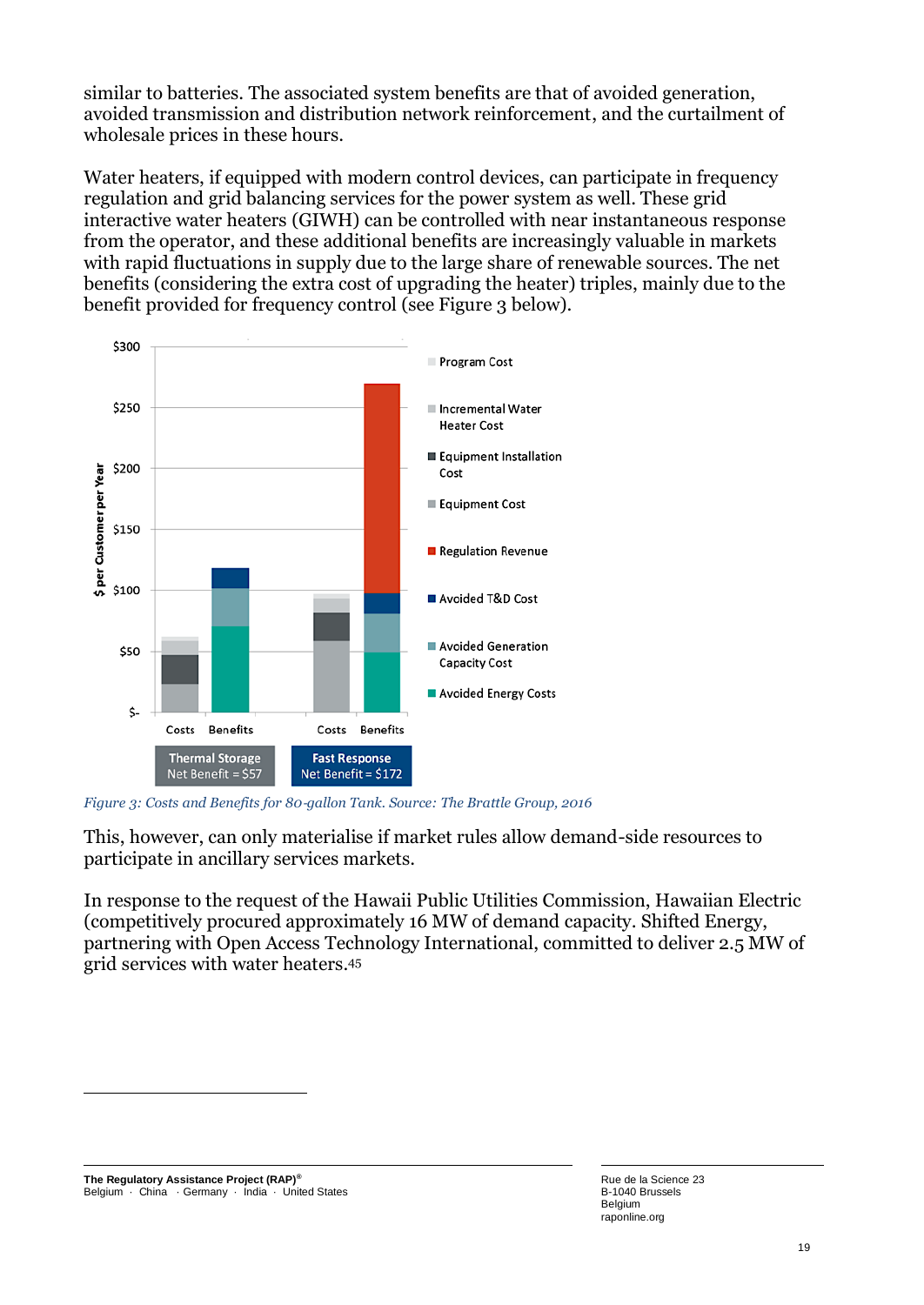Heaters provide the following grid services:

- 1. Multihour load shifts, by storing energy during periods of high renewable generation and reducing consumption during peak demand: In Hawaii, peak demand time, 5:00-9:00 p.m. on weekdays, is a time when the grid is strained and when the energy with the highest emissions (oil) is being used.
- 2. Frequency and voltage regulation: 12-cycle or less response time to frequency or voltage deviations, as well as randomised return-to-load.
- 3. Emergency demand response: Full fleet shut down to quickly shed maximum kW.

Heaters offer several benefits to the participating GIWH users:

- 1. Optimises on-site PV self-consumption: coordinating GIWHs as thermal storage units to optimise grid-injected and grid-supplied power exchange for prosumers.
- 2. Automatically shifts load to off-peak times if the consumer is enrolled in time-of-use and real-time pricing tariffs.
- 3. Fault detection and alert.

The off-tank controller device is free for the participants and, in return for allowing their water heaters to support grid, they receive a monthly bill credit between \$3.00 and \$5.00 (approximately between  $\epsilon$ 2.59 and  $\epsilon$ 4.32) over the next five years.

UK: Tariff designed for enabling smart EV charging

A framework for cost-reflective electricity and network tariffs will enable grid-optimal charging of vehicles, that is, shifting timing of charging to hours with available capacity. Commercial offers for dynamic EV tariffs can be expected to grow with implementation of the Electricity Market Regulation and Directive but are still not sufficient across Europe.

Suppliers in Europe offer specific tariffs for EV users, users with different flexible loads or 'technology-neutral' tariffs that are meant to incentivise smart consumption in general.<sup>46</sup>

Initial results from a small group of first subscribers to one of the available EV tariffs in Europe, the Octopus Agile tariff, show that EV drivers shifted their charging almost entirely away from the peak hours (4:00–7:00 p.m. in Great Britain). One of the features that allowed the average EV driver to save around 132 pounds per year (or around 150 euros), compared with the alternative Octopus Energy 12-month fixed tariff, is that the Agile tariff offers prices linked to the half-hourly wholesale market prices, informing consumers about prices for EV charging one day ahead.

Network tariffs need to become time-varying or to gradually reduce to offer a business case for fast/high-power charging. In Denmark, the regulator requires all grid operators to introduce time-varying pricing by the end of 2020 to send stronger price signals for smart consumption.<sup>47</sup>

<sup>46</sup> Bhagwat P., & Hadush, S. (2020). *Dynamic retail electricity tariffs: Choices and barriers.* Florence School of Regulation. Retrieved fro[m https://fsr.eui.eu/publications/?handle=1814/66851](https://fsr.eui.eu/publications/?handle=1814/66851)

<sup>47</sup> Cerius. *Cerius reduces its tariffs and introduces time differentiation* [Translated]. Retrieved from <https://cerius.dk/om-cerius/nyheder/pmcerius-reducerer-sine-tariffer-og-indforer-tidsdifferentiering>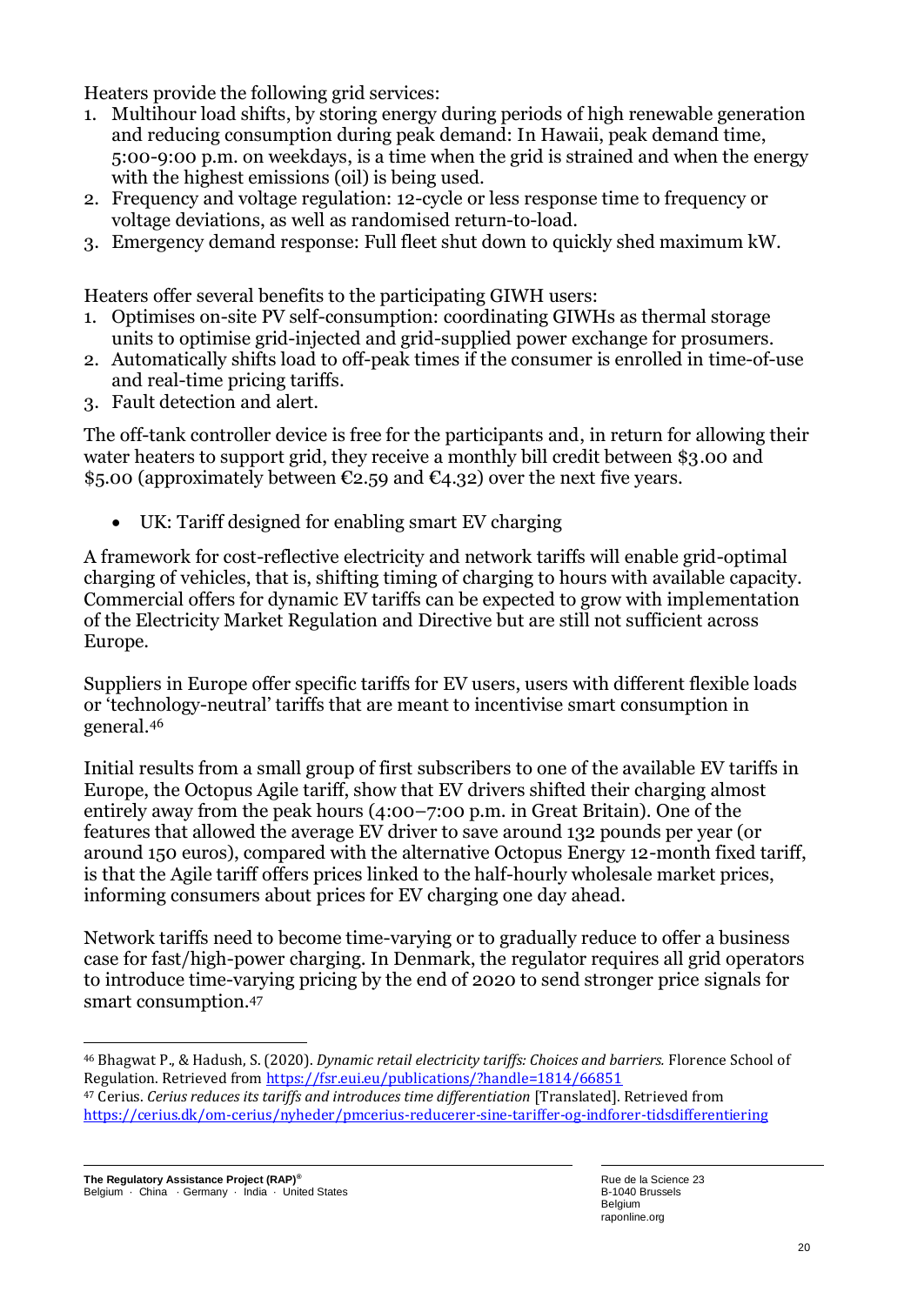More information and recommendations:

 $\Box$  Hildermeier, J., & Shipley J. (Forthcoming). EV tariff design can optimise grid resources and save drivers money: Selected examples and lessons learned from the U.S. and Europe. Paper submitted to 33rd Electric Vehicle Symposium (EVS33), Portland, Oregon, June 14–17, 2020.

• EVs as storage and flexibility resource across Europe.

Smart technology should assist, and automatise where needed, smart charging and maximise the benefits of tariffs. Or it should assist with energy management systems and additional local storage to optimise charging where shifting the timing of charging is not an option.

Encouraging the combination of EV charging and energy storage for public charging is good practice. Greenway, a fast charging operator in Slovakia and Poland, is testing energy storage systems at locations in those countries, where high-power charging is provided from the grid and a battery, allowing congestion relief, peak-independent charging and better use of renewables. The combination with second-use EV batteries at fast chargers is also being tested by Volkswagen in Wolfsburg.

Charging infrastructure can also enable using EVs for flexibility services by integrating them into local grids, for example into buildings (vehicle-to-building) or the electricity grid (vehicle-to-grid). Selected best practice examples include48:

- 1. Enabling framework conditions to use EVs for grid services: This was tested in Eastern Denmark (with aggregator Nuvve and TSO Energinet) in 2017–2018, where the average revenue at a 10-kW charger was  $\epsilon$ 1,860 per car, per year.
- 2. Vehicle-to-building: PV-assisted bidirectional public EV chargers providing demand-response for buildings was piloted in Barcelona.<sup>49</sup>
- Integrated mapping of grid and EV charging capacity.

Best practices include:

- 1. Grid-capacity mapping to identify ideal locations for public fast/high-power chargers.
- 2. Encouraging municipalities to build appropriate, publicly accessible charging infrastructure at parking areas and transport hubs, helped by performance-based public tenders.

<sup>48</sup> Overview of best practices for EU: SmartEn. (2020). *E-mobility as an energy resource: Collection of best practices to drive regulatory changes*. Retrieved fro[m https://smarten.eu/wp](https://smarten.eu/wp-content/uploads/2020/02/smartEn-e-mobility-publication-2020_for-web.pdf)content/uploads/2020/02/smartEn-e-mobility-publication-2020 for-web.pdf; see also <https://northsearegion.eu/media/4308/v2g-projects-in-europe.pdf> <sup>49</sup> Àrea Metropolitana de Barcelona. (2019). *V2G solar PV charging stations: Pilot experiences from local* 

*authorities*. [https://eusew.eu/sites/default/files/programme-additional-docs/7\\_F\\_GilLlado\\_0.pdf](https://eusew.eu/sites/default/files/programme-additional-docs/7_F_GilLlado_0.pdf)